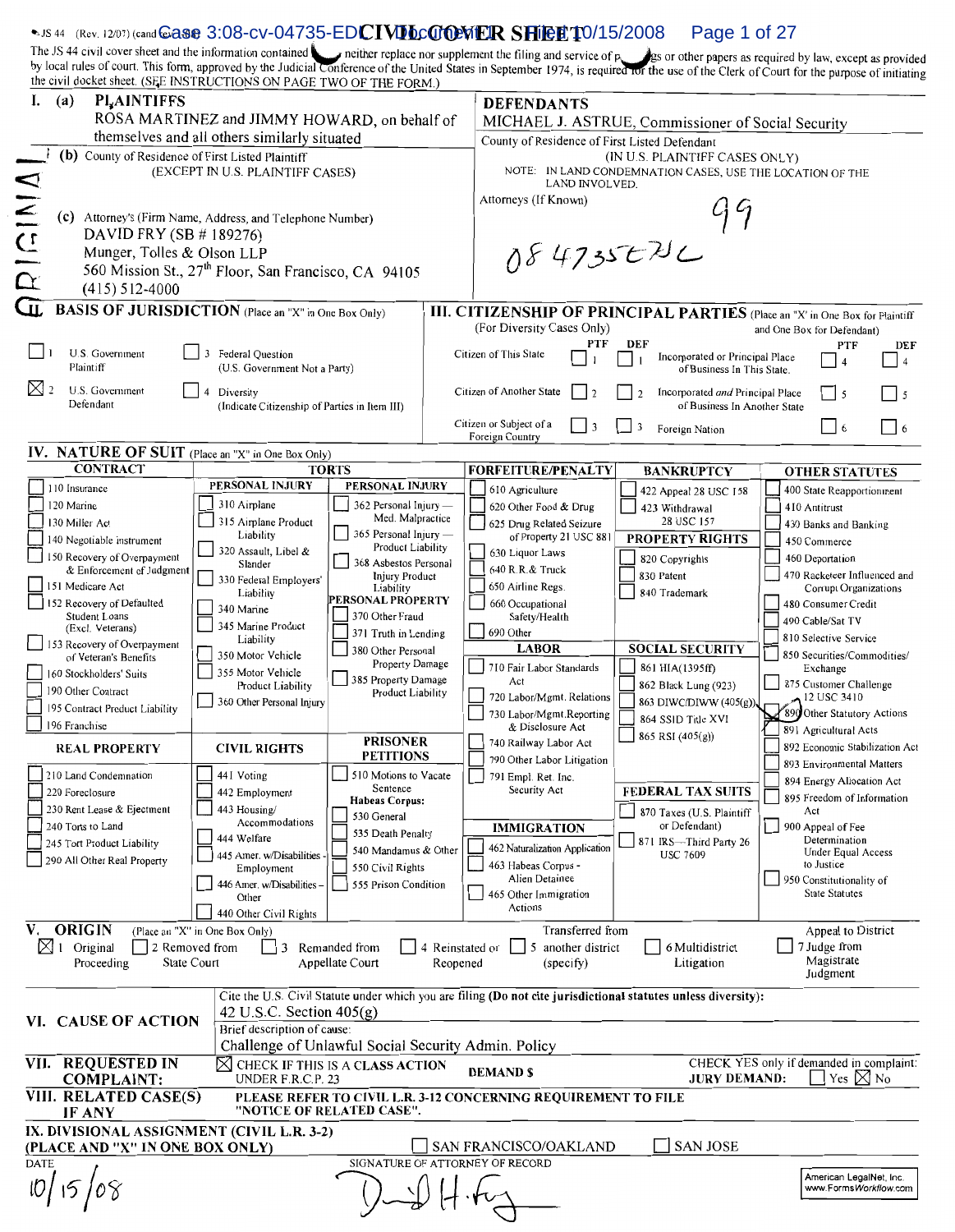|                 |                       | Document 1<br>Case 3:08-cv-04735-EDL                                                                                                                                                                                            | Filed 10/15/2008                | Page 2 of 27                  |
|-----------------|-----------------------|---------------------------------------------------------------------------------------------------------------------------------------------------------------------------------------------------------------------------------|---------------------------------|-------------------------------|
|                 | J                     |                                                                                                                                                                                                                                 |                                 |                               |
| <b>DRIGINAL</b> | 1<br>2<br>3<br>4<br>5 | DAVID H. FRY (SBN 189276)<br>David.Fry@mto.com<br>MUNGER, TOLLES & OLSON LLP<br>560 Mission Street, 27th Floor<br>Twenty-Seventh Floor<br>San Francisco, CA 94105-2907<br>$(415)$ 512-4000<br>Tel.:<br>$(415)$ 512-4077<br>Fax: |                                 | COCT IS MADIEN                |
|                 | 6<br>7<br>8           | GERALD A. McINTYRE (SBN 181746)<br>gmcintyre@nsclc.org<br>NATIONAL SENIOR CITIZENS LAW CENTER<br>3435 Wilshire Blvd., Suite 2860<br>Los Angeles, CA 90010-1938<br>Tel.: (213) 674-2900<br>Fax: (213) 639-0934                   |                                 |                               |
|                 | 9<br>10<br>11         | ANNA RICH (SBN 230195)<br>arich@nsclc.org<br>KEVIN PRINDIVILLE (SBN 235835)<br>kprindiville@nsclc.org<br>NATIONAL SENIOR CITIZENS LAW CENTER                                                                                    |                                 |                               |
|                 | 12<br>13              | 1330 Broadway, Suite 525<br>Oakland, CA 94612<br>Tel.: (510) 663-1055<br>Fax: (510) 663-1051                                                                                                                                    |                                 |                               |
|                 | 14<br>15              | Attorneys for Plaintiffs,<br>ROSA MARTINEZ, JIMMY HOWARD and all others<br>similarly situated                                                                                                                                   |                                 | 4735                          |
|                 | 16                    | Additional counsel listed on signature page                                                                                                                                                                                     |                                 |                               |
|                 | 17                    |                                                                                                                                                                                                                                 | UNITED STATES DISTRICT COURT    |                               |
|                 | 18                    |                                                                                                                                                                                                                                 | NORTHERN DISTRICT OF CALIFORNIA |                               |
|                 | 19                    |                                                                                                                                                                                                                                 | <b>SAN FRANCISCO DIVISION</b>   |                               |
|                 | 20                    | ROSA MARTINEZ and JIMMY<br>HOWARD, on behalf of themselves and all                                                                                                                                                              | CASE NO.                        |                               |
|                 | 21                    | others similarly situated,                                                                                                                                                                                                      | <b>CLASS ACTION COMPLAINT</b>   |                               |
|                 | 22                    | Plaintiffs,                                                                                                                                                                                                                     |                                 |                               |
|                 | 23                    | VS.                                                                                                                                                                                                                             |                                 |                               |
|                 | 24                    | MICHAEL J. ASTRUE, Commissioner of<br>Social Security,                                                                                                                                                                          |                                 |                               |
|                 | 25<br>26              | Defendant.                                                                                                                                                                                                                      |                                 |                               |
|                 | 27                    |                                                                                                                                                                                                                                 |                                 |                               |
|                 | 28                    |                                                                                                                                                                                                                                 |                                 |                               |
|                 |                       |                                                                                                                                                                                                                                 |                                 | <b>CLASS ACTION COMPLAINT</b> |

6111792. I

T; CASE NO.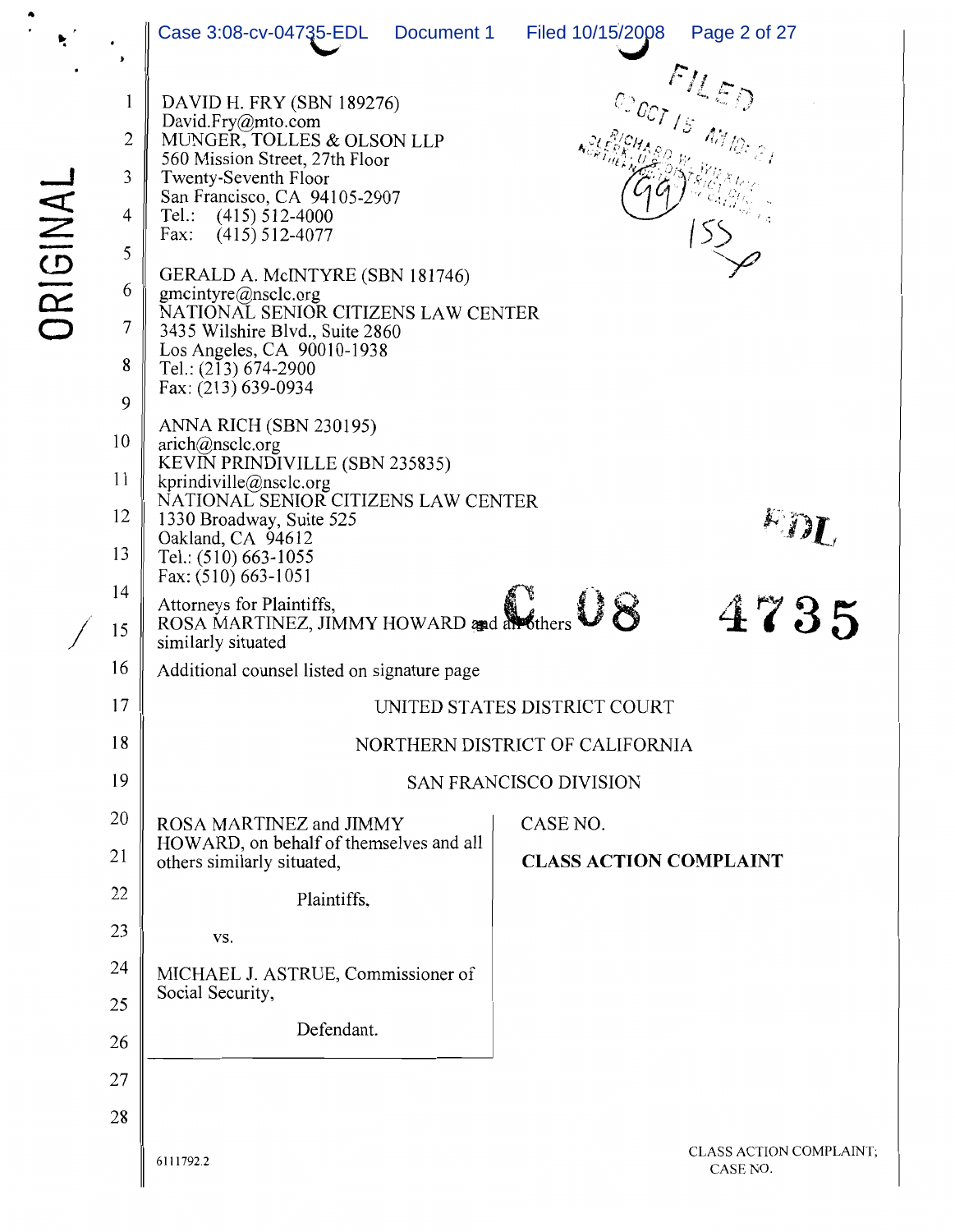Plaintiffs, through their attorneys, bring this action on behalf of themselves and all  $\mathbf{l}$  $\overline{2}$ others similarly situated. On personal knowledge as to themselves and their activities, and on  $\overline{3}$ information and belief as to all other matters, Plaintiffs hereby allege as follows:

**NATURE OF THE ACTION** 

5  $\mathbf{1}$ . Plaintiffs bring this class action to challenge Defendant Commissioner Michael J. 6 Astrue's (the "Commissioner") unlawful policy of suspending or denying Old Age, Survivors,  $\overline{7}$ and Disability Insurance ("OASDI"), Supplemental Security Income ("SSI") and Special 8 Veterans Benefits ("SVB") benefits, and of refusing to certify payments to an individual as a 9 representative payee in these three benefit programs, on the basis of nothing more than the 10 existence of an outstanding felony arrest warrant for that person or for a person sharing the same  $11$ first and last name and Social Security Number ("SSN") or date of birth. The Commissioner lacks any statutory authority for this policy. The provisions under which he purports to act, by 12 13 their express language, apply only when an individual is "fleeing to avoid prosecution, or custody  $14$ or confinement after conviction" for a felony. This language requires a finding of an *intent* to flee 15 for the specific purpose of avoiding prosecution. The Commissioner's misapplication of a 16 narrowly targeted statute has resulted in needless destitution for countless thousands of the most vulnerable people in America — the elderly and the disabled — a majority of whom frequently  $17$ 18 rely on these benefits for most, if not all, of their income. Some have also lost Medicaid coverage 19 associated with their SSI eligibility and others have lost their Medicare Part B coverage because they were no longer able to pay the premium which had previously been taken out of their 20 21 monthly OASDI benefit.

22

23

 $\overline{4}$ 

 $\overline{2}$ . With this class action, Plaintiffs Rosa Martinez and Jimmy Howard seek declaratory and injunctive relief  $\sim$  or, in the alternative, a writ of mandamus  $\sim$  on behalf of 24 themselves and all others similarly situated, against the SSA's unlawful policy of suspending benefits based solely on the existence of an outstanding warrant.

26

25

# **JURISDICTION AND VENUE**

Jurisdiction in this Court is proper because Plaintiffs' claims arise under the laws of 27 3. 28 the United States. 28 U.S.C. § 1331. Specifically, this Court has jurisdiction over the subject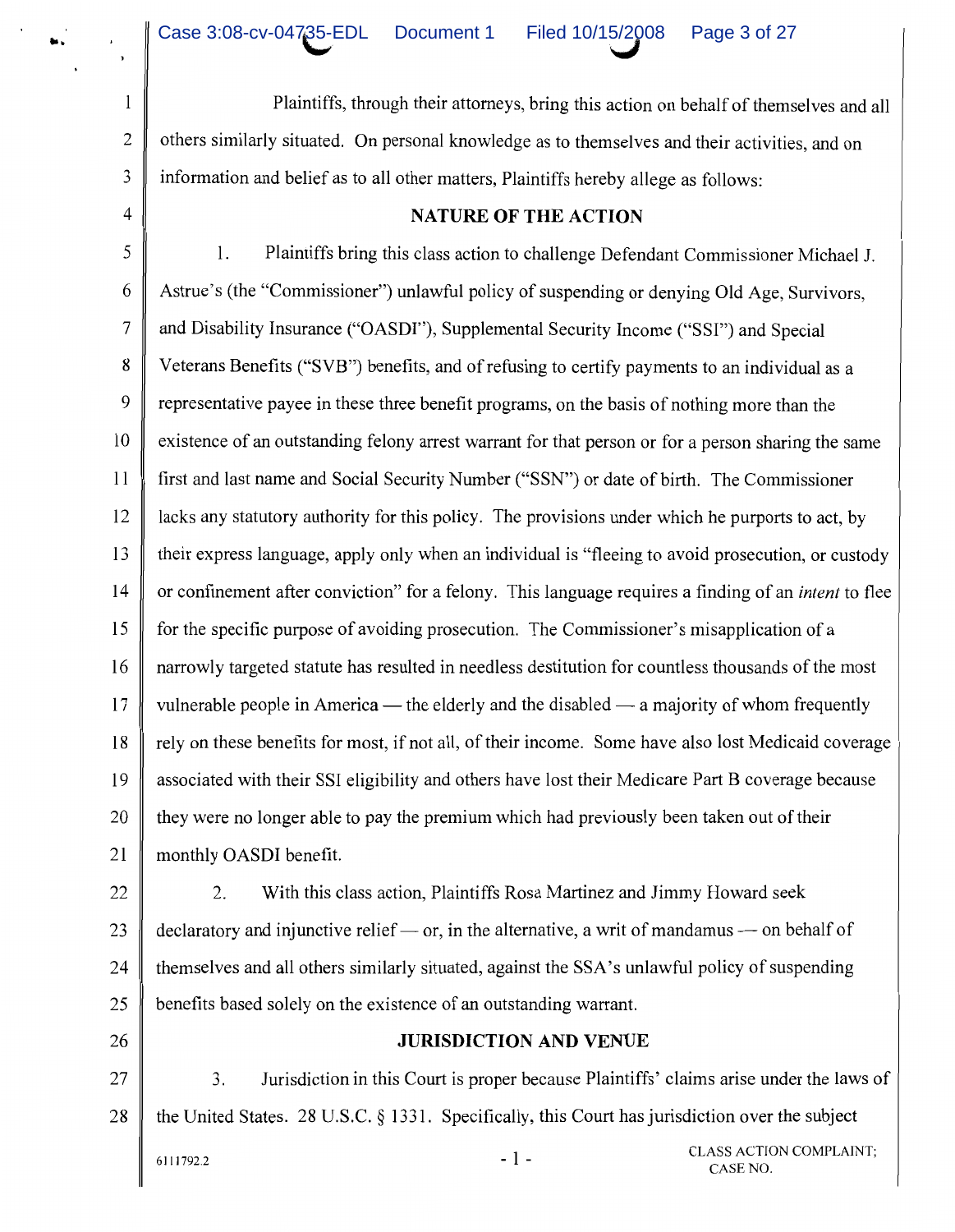Page 4 of 27

matter of this lawsuit pursuant to 42 U.S.C. §§ 405(g), 1009(b), 1383(c)(3), as well as 28 U.S.C.  $\overline{2}$  $$1361.$ 

4. Venue in this Court is proper pursuant to 28 U.S.C. § 1391(b) and 42 U.S.C.  $\S$  405(g) because at least one named plaintiff resides within the Northern District of California.

5 5. Intradistrict Assignment: Pursuant to Civil Local Rules  $3-2(c)$ ,  $3-2(d)$ , and  $3-5(b)$ . this action is properly assigned to the San Francisco Division because Plaintiff Rosa Martinez 6  $\overline{7}$ resides in San Mateo County and a substantial part of the events or omissions that gave rise to the 8 claims occurred in that county.

# **PARTIES**

6. Plaintiff Rosa Martinez resides in Redwood City, San Mateo County, California 10 11 and had been receiving SSI Disability benefits since November 2005. Those benefits were 12 suspended on October 1, 2008.

13 7. Plaintiff Jimmy Howard is 19 years old, resides in Santa Maria, California and 14 received SSI disability benefits until his benefits were suspended in November 2006. Earlier this year, he applied to have his SSI benefits reinstated and was denied. 15

8. Defendant Michael J. Astrue is the Commissioner of Social Security. As such, he 16 is charged with administering and supervising all benefit programs administered by the SSA 17 nationwide, including OASDI, SSI and SVB. The Commissioner is sued in his capacity as the 18 19 official charged with performing the statutory and regulatory duties of the SSA and with supervisory responsibility over the SSA and its divisions, agents, employees and representatives. 20

# **LEGAL FRAMEWORK**

9. 22 Effective August 22, 1996, the Personal Responsibility and Work Opportunity Reconciliation Act ("PRWORA"), Pub. L. No. 104-193, 42 U.S.C. § 1382(e)(4), amended the 23 Social Security Act ("the Act") to authorize the SSA to suspend or deny SSI benefits to 24 25 individuals fleeing to avoid prosecution or custody or confinement after conviction for a felony.

26

27

28

 $21$ 

 $\mathbf{1}$ 

3

 $\overline{4}$ 

9

- The PRWORA provides, in relevant part: 10.
	- $(4)(A)$  No person shall be considered an eligible individual or eligible spouse for purposes of this subchapter with respect to any month if during such month the person is—

6111792.2

**CLASS ACTION COMPLAINT:** CASE NO.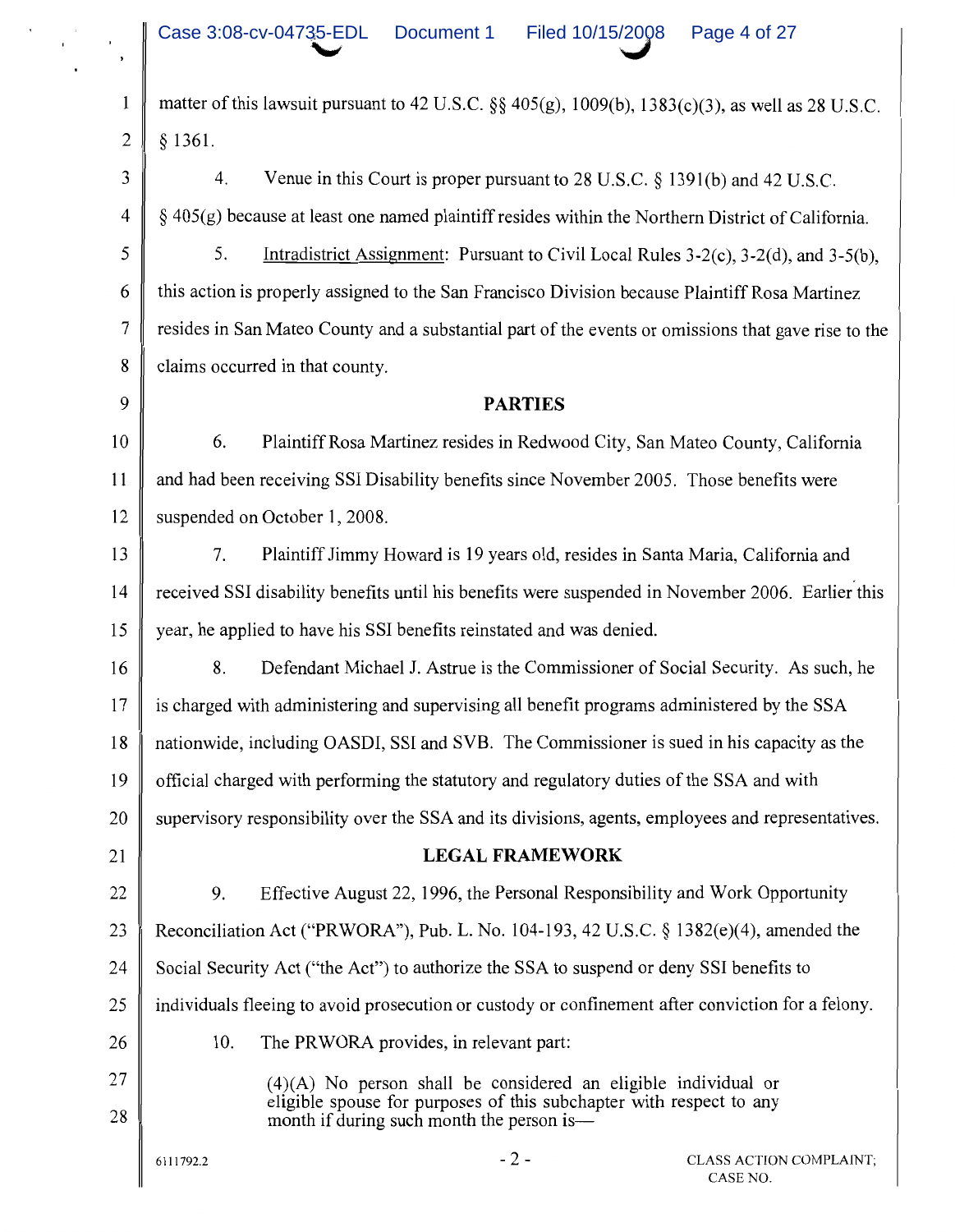1 (i) fleeing to avoid prosecution, or custody or confinement after conviction, under the laws of the place from which the person flees,  $\overline{2}$ for a crime, or an attempt to commit a crime, which is a felony under the laws of the place from which the person flees, or, in jurisdictions that do not define crimes as felonies, is punishable by 3 death or imprisonment for a term exceeding 1 year regardless of the  $\overline{4}$ actual sentence imposed... 42 U.S.C. § 1382(e). 5 In 1999, Congress authorized the Special Veterans Benefits ("SVB") Program to 11. 6 provide an SSI-like benefit for certain World War II veterans residing outside the United States.  $\overline{7}$ Congress also extended the provisions of 42 U.S.C. § 1382(e)(4)(A)(i) to the SVB program. 8 except that the SVB provision applies only to felony charges within the United States while the  $\mathsf{Q}$ SSI provision applies to felony charges anywhere in the world. 42 U.S.C.  $\&$  1004(a)(2). 10 12. Effective in 2005, the Social Security Protection Act of 2004, Pub. L. No. 108-203, 11 ("SSPA") extended to the SSA's largest program, OASDI, the same provision prohibiting 12 payment of benefits to individuals who are "fleeing to avoid prosecution, or custody or 13 confinement after conviction" for a felony.<sup>1</sup> 42 U.S.C. § 402(x)(1)(A)(iv).  $14$ 13. The same legislation prohibited the certification of payment of benefits to a person 15 as representative payee for OASDI, SSI or SVB benefits if that person is "fleeing to avoid 16 prosecution, or custody or confinement after conviction" for a felony. 42 U.S.C. §§ 17  $405(i)(2)(C)(i)(V), 1007(d)(1)(E), 1383(a)(2)(B)(iii)(V).$ 18 In 2000, the SSA promulgated final regulations to implement the statutory 14. 19 provision in the SSI program. 20 C.F.R. § 416.1339(b). Those regulations provide that the 20 suspension of benefits:  $21$ 22 is effective with the first day of whichever of the following months is earlier  $-$  (i) The month in which a warrant or order  $\dots$  is issued 23 by a court or other duly authorized tribunal on the basis of an appropriate *finding* that the individual  $-$  (A) Is fleeing, or has fled, to avoid prosecution . . . ; (B) Is fleeing, or has fled, to avoid 24 custody or confinement after conviction  $\dots$ ; or (ii) The first month 25 during which the individual fled to avoid such prosecution, fled to 26 27 28 The OASDI provision, like the SSI provision, applies to prosecutions anywhere in the world.  $-3-$ **CLASS ACTION COMPLAINT;** 6111792.2 CASE NO.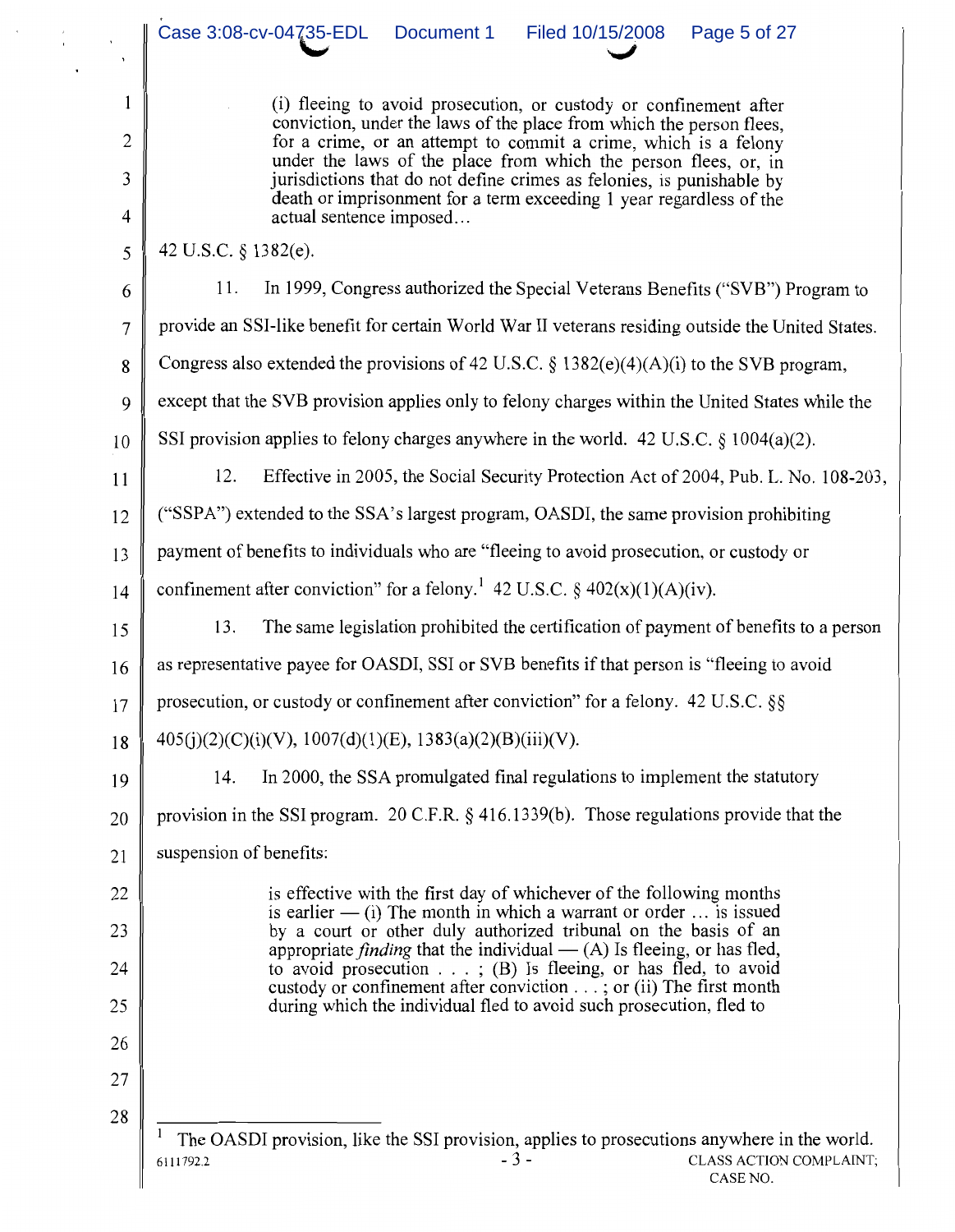6111792.2

 $\mathbf{1}$ avoid such custody or confinement . . . if indicated in such warrant  $\overline{2}$ or order, or in a decision by a court or other appropriate tribunal. 3 20 C.F.R. § 416.1339(b) (emphasis added). 15. In 2003, the SSA promulgated final regulations to implement the statutory  $\overline{4}$ provision in the SVB program. 20 C.F.R.  $\S$  408.810(b). These regulations are essentially the 5 same as the SSI regulations. 6 16. There are no implementing regulations for §§ 42 U.S.C. §§ 402(x)(1)(A)(iv),  $\overline{7}$  $405(i)(2)(C)(i)(V)$ ,  $1007(d)(1)(E)$ , and  $1383(a)(2)(B)(iii)(V)$ . 8  $\mathbf Q$ **SSA POLICY AND PRACTICE**  $17<sub>1</sub>$ Despite the plain language of the statute, and despite repeated and consistent 10 11 rulings to the contrary, the SSA continues to interpret the Act to mean that a person is "fleeing to avoid prosecution, custody, or confinement" when there is an outstanding arrest warrant issued in  $12$ 13 his or her name, even if there is no finding of "flight" undertaken with the specific intent to avoid prosecution and, indeed, even if that person is unaware of the outstanding arrest warrant or the 14 15 pending charges. 18. This interpretation has been challenged by individual SSI recipients in at least eight 16 cases brought in federal district courts in California, Maine, Michigan, Minnesota, New York, 17 18 Oregon and Tennessee. In each of these cases — save one — the courts ruled that the SSA's interpretation of the PRWORA was unlawful and either restored benefits to the beneficiaries or 19 otherwise instructed the SSA to comply with the courts' rulings.<sup>2</sup> In order to avoid adverse 20 precedent, however, the SSA chose in each case not to appeal the district court's decision. 21 22 19. The one case in which the SSA prevailed on this issue at the district-court level involved a case filed *pro se* in New York. *Fowlkes v. Adamec*, 432 F.3d 90 (2d Cir. 2005). In 23 24 <sup>2</sup> While there may be cases that are unreported, a Westlaw search has identified only one instance 25 in which a court has upheld a denial of benefits based on the SSA's policy, and that decision was overturned on appeal in the only appellate decision on the issue to date. Fowlkes v. Adamec, 432 26 F.3d 90, 96-97 ( $2d$  Cir. 2005). Numerous decisions have found the SSA's policy to be contrary to the statute and the regulations. See, e.g., id.; Reff v. Astrue, 2008 WL 4277713 (D. Minn. Sept. 15, 2008); Caldwell v. Astrue, 2008 WL 2713714 (E.D. Tenn. July 10, 2008); Blakely v. 27 Commn'r Soc. Sec., 330 F.Supp.2d 910 (W.D. Mich. 2004); Hull v. Barnhart, 336 F.Supp.2d 28 1113 (D. Or. 2004); Thomas v. Barnhart, 2004 WL 1529280 (D. Me. June 24, 2004); Garnes v. Barnhart, 352 F.Supp.2d 1059 (N.D. Cal. 2004).

 $-4-$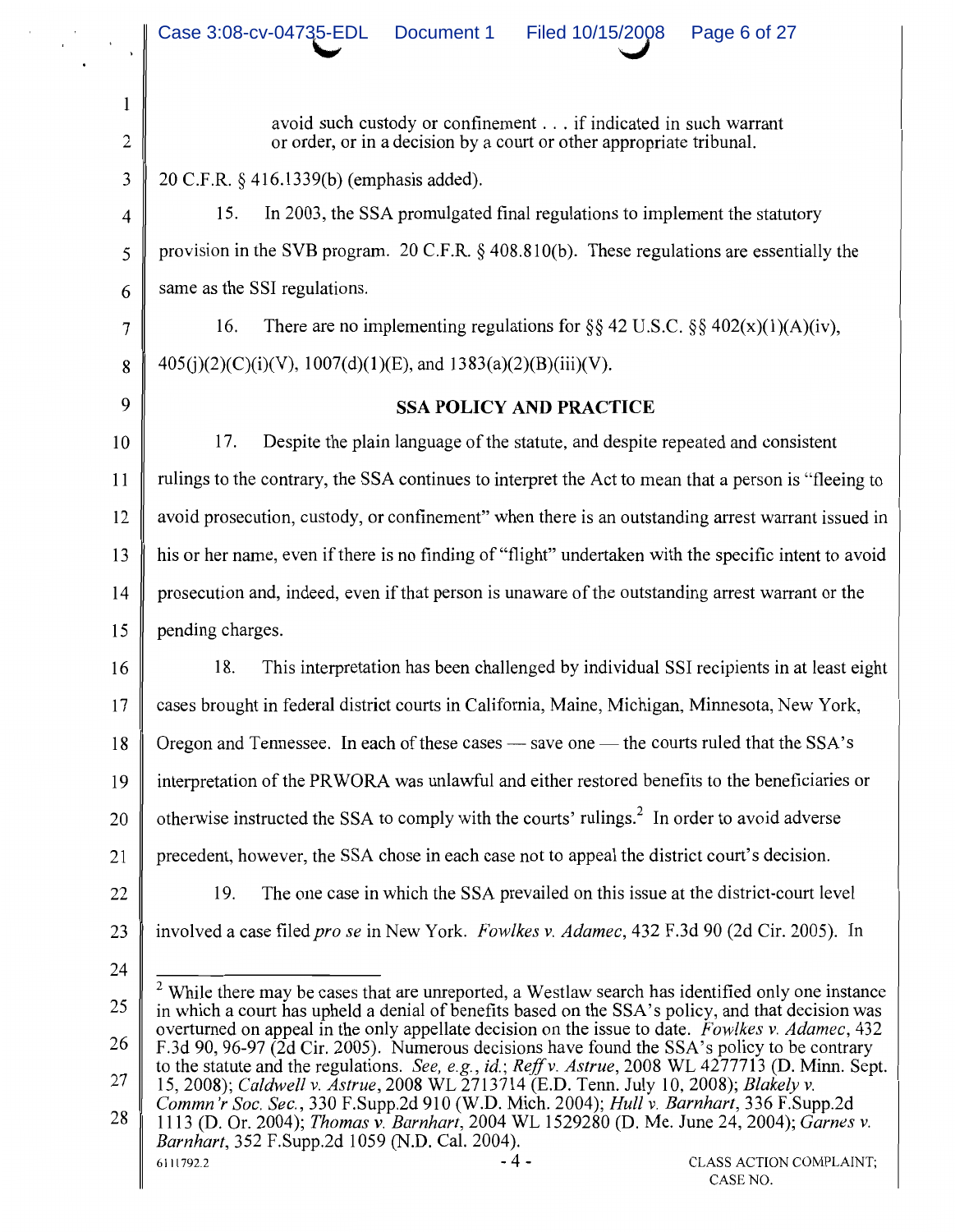that case, the district court ruled against the plaintiff and the plaintiff appealed, creating the first  $\mathbf{1}$  $\overline{2}$ — and, to date, the only — opportunity for an appellate court to address the issue. The United  $\overline{3}$ States Court of Appeals for the Second Circuit found that "the plain language of the statute and its  $\overline{4}$ implementing regulation" preclude the SSA from determining that a person is "fleeing to avoid 5 prosecution" based solely on the fact that there is an outstanding warrant for a person's arrest. Id. 6 at 96. Rather, there must be a "conscious evasion of arrest or prosecution." *Id.* "[B]enefits may  $\overline{7}$ be suspended only as of the date of a warrant or order issued by a court or other authorized 8 tribunal on the basis of a finding that an individual has fled or was fleeing from justice" and a 9 person's flight must be "undertaken with a specific intent, i.e., to avoid prosecution." *Id.* at 96-97 10 (emphasis added).

11 20. In an SSA Acquiescence Ruling following the *Fowlkes* decision, the SSA 12 acknowledged that the Second Circuit had "determined that for 'flight' to result in a suspension of 13 benefits, it must be undertaken with the specific intent to avoid prosecution." SSA Acquiescence 14 Ruling 06-1(2), Apr. 6, 2006, *available at http://www.ssa.gov/OP Home/rulings/ar/02/AR2006-*15 01-ar-02.html. The SSA nevertheless has flouted that finding and the Second Circuit's further 16 recognition that the determination of "flight" must be made by the court issuing the warrant, requiring only that "the Agency . . . have some evidence that the individual knew his  $17$ 18 apprehension was sought." Moreover, the SSA applies even this insufficient requirement only in 19 the three states comprising the Second Circuit.

20 21. Despite the Second Circuit's ruling, and the agency's acknowledgement of it, the 21 SSA continues to apply an unlawful interpretation of these statutory provisions, resulting in the 22 suspension or denial of benefits — and the threatened suspension and denial of benefits — to 23 thousands of eligible recipients of and applicants for SSI, SVB and OASDI benefits and results in the denial or removal of certification as representative payees of countless numbers of individuals 24 25 seeking to serve as representative payee for a friend or family member.

26

# **SSA'S APPLICATION OF ITS POLICY**

27 22. The SSA implements this policy through a computer matching program which 28 compares SSA's databases with various federal, state, and local warrant databases.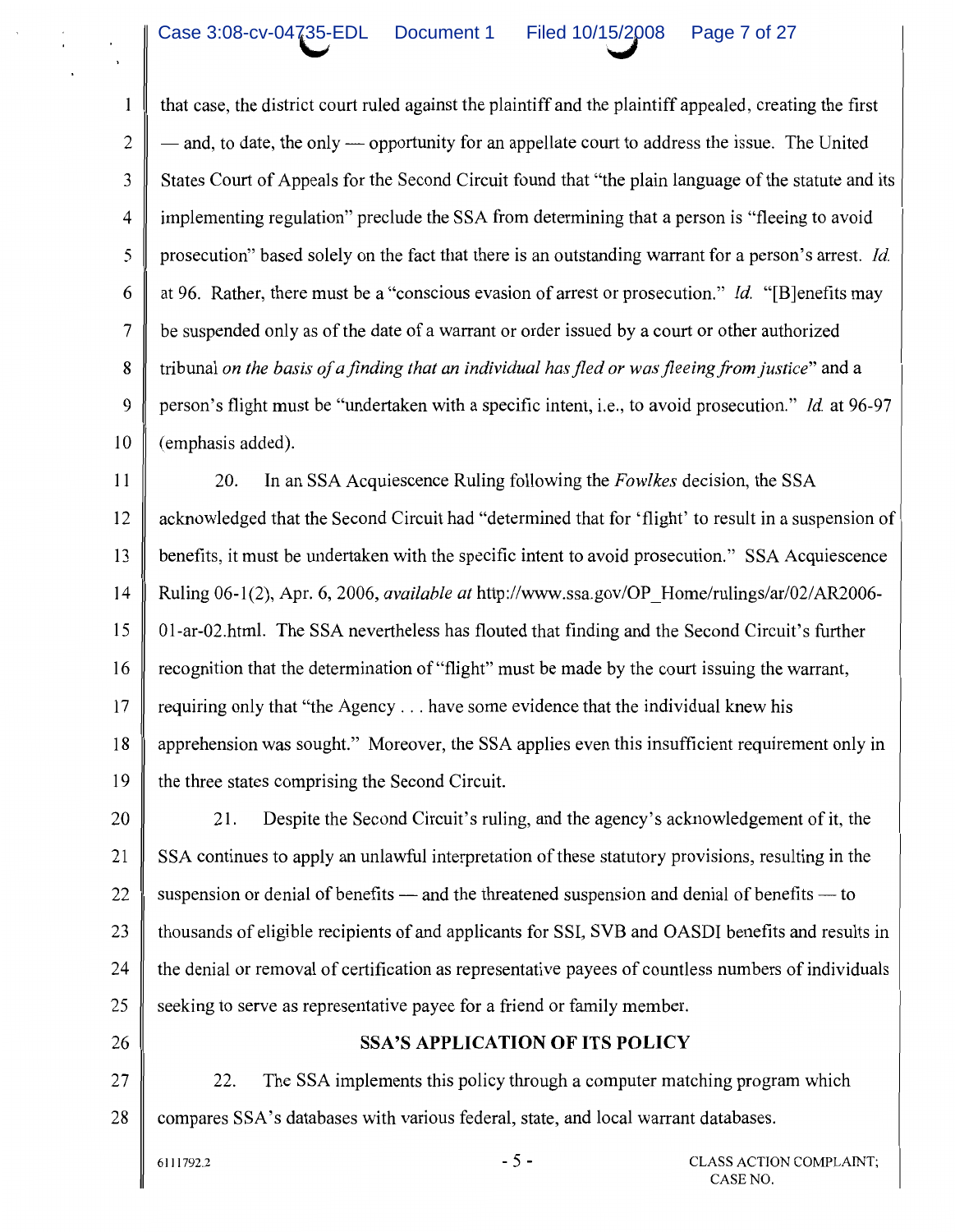|                | Case 3:08-cv-04735-EDL<br>Document 1<br>Filed 10/15/2008<br>Page 8 of 27                                                                   |  |  |  |  |  |  |
|----------------|--------------------------------------------------------------------------------------------------------------------------------------------|--|--|--|--|--|--|
| $\mathbf{l}$   | 23.<br>The SSA treats a warrant as having been issued to a particular benefits recipient if                                                |  |  |  |  |  |  |
| $\overline{c}$ | the databases match the person's first and last names and either (i) his or her social security                                            |  |  |  |  |  |  |
| 3              | number or (ii) his or her date of birth.                                                                                                   |  |  |  |  |  |  |
| 4              | <b>CLASS ACTION ALLEGATIONS</b>                                                                                                            |  |  |  |  |  |  |
| 5              | 24.<br>Plaintiffs bring this action as a class action pursuant to Rule $23(b)(2)$ of the Federal                                           |  |  |  |  |  |  |
| 6              | Rules of Civil Procedure.                                                                                                                  |  |  |  |  |  |  |
| 7              | 25.<br>The class consists of:                                                                                                              |  |  |  |  |  |  |
| 8              | All persons whose SSI, SVB or OASDI benefits have been                                                                                     |  |  |  |  |  |  |
| 9              | suspended or denied, or who are threatened with the suspension or<br>denial of such benefits, for allegedly "fleeing to avoid prosecution, |  |  |  |  |  |  |
| 10             | or custody or confinement after conviction" for a felony or who are<br>not permitted to serve as representative payees for SSI, SVB or     |  |  |  |  |  |  |
| 11             | OASDI benefits for allegedly "fleeing to avoid prosecution, or<br>custody or confinement after conviction" for a felony.                   |  |  |  |  |  |  |
| 12             | The class is so numerous that joinder of all members is impracticable. While the<br>26.                                                    |  |  |  |  |  |  |
| 13             | exact number of class members can only can be obtained through appropriate discovery, on                                                   |  |  |  |  |  |  |
| 14             | information and belief, there are over one hundred thousand class members.                                                                 |  |  |  |  |  |  |
| 15             | 27.<br>There are questions of law and fact common to all class members that predominate                                                    |  |  |  |  |  |  |
| 16             | over questions only affecting individual class members. Such questions include, among others:                                              |  |  |  |  |  |  |
| 17             | (a) whether the SSA can determine that an individual is "fleeing to avoid prosecution, or custody                                          |  |  |  |  |  |  |
| 18             | or confinement after conviction" for a felony under 42 U.S.C. §§ $402(x)(1)(A)(iv)$ ,                                                      |  |  |  |  |  |  |
| 19             | 405(j)(2)(C)(i)(V), 1004(a)(2), 1007(d)(1)(E), 1382(e)(4)(A) or 1383(a)(2)(B)(iii)(V), absent a                                            |  |  |  |  |  |  |
| 20             | finding that the individual had the intent to flee for the specific purpose of either avoiding                                             |  |  |  |  |  |  |
| 21             | prosecution for a felony or avoiding custody or confinement after conviction of a felony and that                                          |  |  |  |  |  |  |
| 22             | the individual had the capacity to form such an intent; and (b) whether the Commissioner has                                               |  |  |  |  |  |  |
| 23             | engaged in a pattern of suspending or denying class members' benefits and denying or revoking                                              |  |  |  |  |  |  |
| 24             | certification as a representative payee for allegedly "fleeing to avoid prosecution, or custody or                                         |  |  |  |  |  |  |
| 25             | confinement after conviction" for a felony without first making a finding as to the individual's                                           |  |  |  |  |  |  |
| 26             | intent and capacity to form such intent.                                                                                                   |  |  |  |  |  |  |
| 27             | 28.<br>Plaintiffs' claims are typical of the claims of all class members, and arise from the                                               |  |  |  |  |  |  |
| 28             | same course of conduct by the Commissioner. The declaratory and injunctive relief sought is                                                |  |  |  |  |  |  |

 $-6-$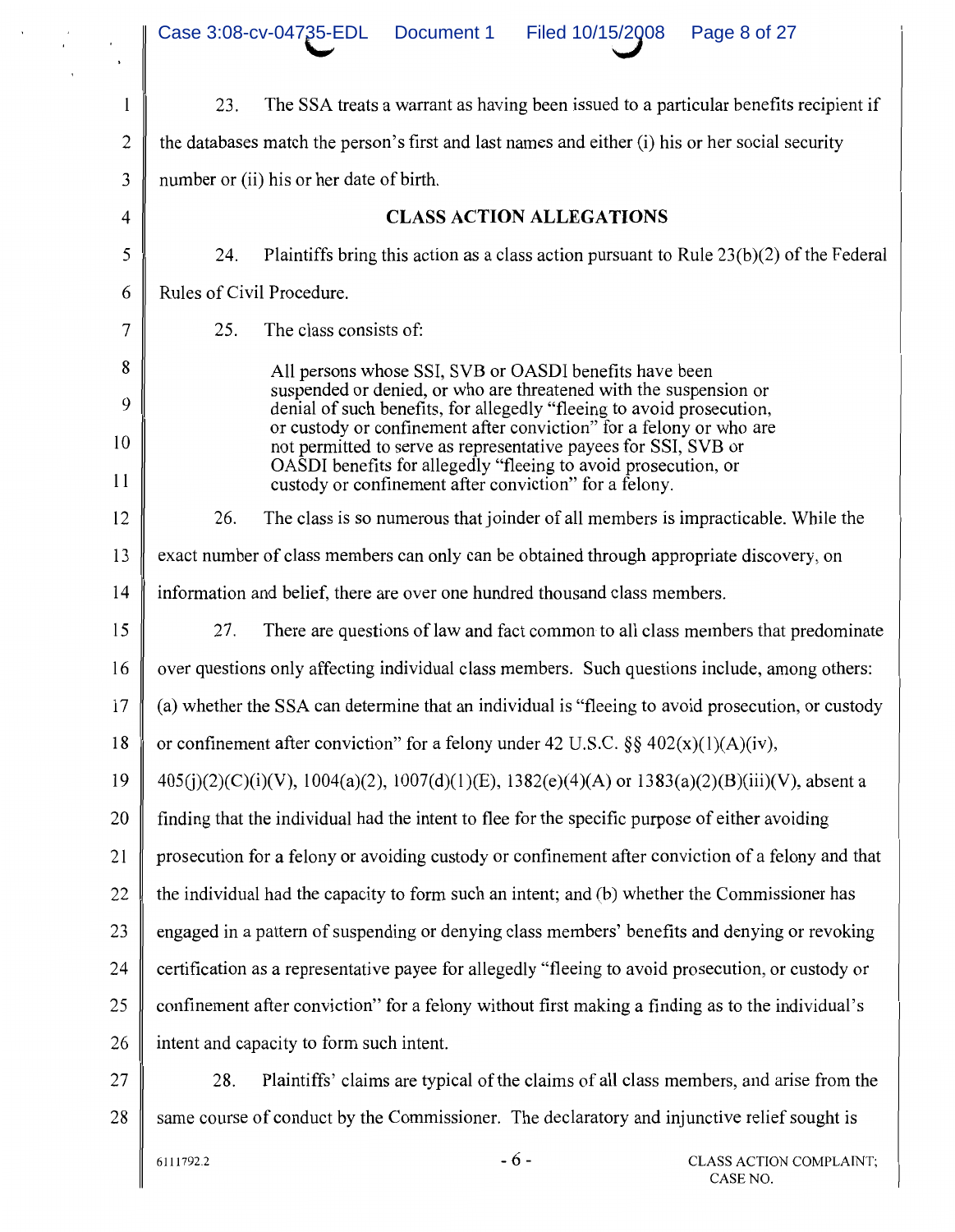$\mathbf{1}$ common to all class members. In addition, the Commissioner has acted and continues to act on  $\overline{c}$ grounds generally applicable to all class members, thereby making injunctive and declaratory  $\overline{3}$ relief appropriate to the class as a whole.

 $\overline{4}$ 29. A class action is superior to other available methods for a fair and efficient 5 adjudication of this matter in that the prosecution of separate actions by individual class members 6 would unduly burden the Court and create the possibility of conflicting decisions.

 $\overline{7}$ 

 $30.$ Plaintiffs will fairly and adequately protect the interests of the class members.

8 31. The named plaintiffs and the proposed class are represented by Munger, Tolles  $\&$ 9 Olson LLC, National Senior Citizens Law Center, Urban Justice Center, and Disability Rights 10 California, whose attorneys are experienced in class action litigation and will adequately 11 represent the class.

12

# **INDIVIDUAL PLAINTIFF ALLEGATIONS**

#### 13 **Plaintiff Rosa Martinez**

14 32. After working for a number of years as a nursing assistant and in retail sales, 15 Plaintiff Rosa Martinez began receiving SSI disability benefits in November 2005. She suffers 16 from Sharp's syndrome (a form of mixed connective tissue disease), fibromyalgia, hepatitis,  $17$ depression, diabetes and sleep apnea and is no longer able to work. Her SSI benefit of \$870 per 18 month is Ms. Martinez's only source of income. Without it she would be unable to pay for her

19 basic living expenses.

20 33. On December 10, 2007, an SSA employee handed Ms. Martinez a letter (attached hereto as Exhibit A) stating that the agency would be suspending her SSI benefits effective 21 22 January 2008 because "the law prohibits us from paying Supplemental Security Income to 23 persons who have an outstanding arrest warrant for a crime which is a felony." The notice went 24 on to state that there was an outstanding arrest warrant for a felony drug crime issued in her name 25 by the Miami Dade Police Department in Florida on July 14, 1980. Ms. Martinez explained that she had never been to Miami and had never been arrested or charged with a crime and that this 26 27 had to be a mistake. The SSA claims representative told Ms. Martinez that this could not be

28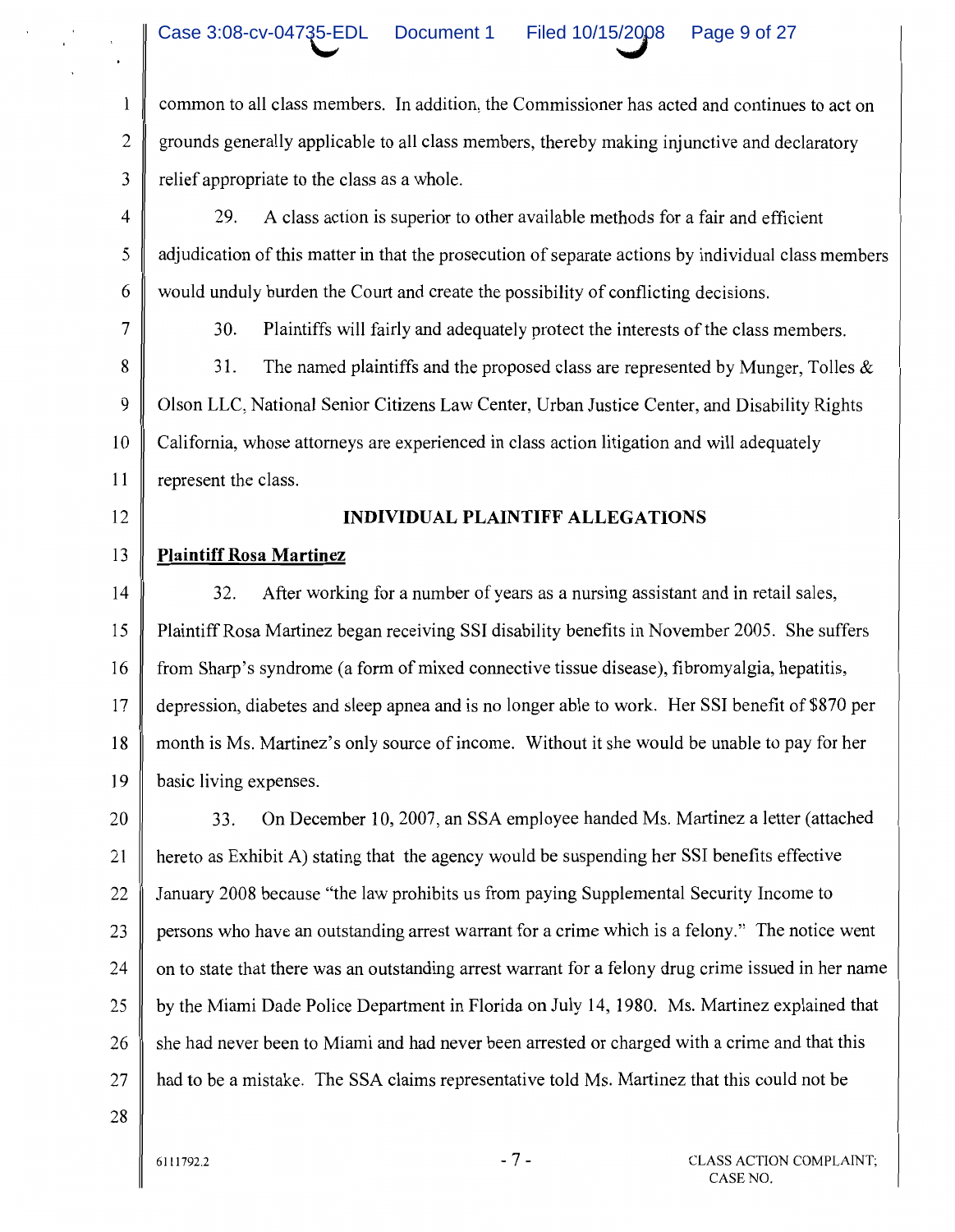$\mathbf{1}$ 

appealed and refused to give her an appeal form and told her she would simply have to get proof  $\overline{2}$ that there was no warrant.

3 34. Ms. Martinez obtained an SSA appeal form at the Legal Aid Society of San Mateo 4 County ("Legal Aid") and on December 11, 2007, the day after she received notice of the 5 proposed suspension, Ms. Martinez filed a Request for Reconsideration at the local SSA office to 6 appeal the proposed suspension (attached hereto as Exhibit B). In the reconsideration request she  $7\phantom{.0}$ stated, "I have never been in Miami Dade," and requested that the reconsideration be by means of 8 a formal conference. SSA regulations require that she be afforded the opportunity for a formal  $\mathsf{Q}$ conference where she would have the right to confront adverse witnesses and request that 10 subpoenas be issued for relevant evidence and witnesses.  $20$  C.F.R. § 416.1413(c).

11 35. On the very same day, SSA issued a Notice of Reconsideration affirming the initial 12 determination (attached hereto as Exhibit C). The notice stated, "In order for Social Security to 13 reinstate your benefits you must provide the original document which lists The Warrant Number, 14 The issuing agency/county, and the date the warrant was rescinded or satisfied. If you believe the 15 warrant was issued in error, Social Security must have an original document that states the 16 warrant was issued in error and does not pertain to you at all. It must state the date the warrant  $17$ was rescinded. This is the only way this case can be resolved."

18 36. On December 19, 2007, Ms. Martinez filed a request for an administrative law 19 judge hearing.

20 37. Ms. Martinez did not receive her scheduled SSI benefits at the beginning of January 21 and February, 2008. As a result she was left without any income and managed to get by only 22 with loans from her brother and friends. It was only through the intervention of U.S. 23 Representative Anna Eshoo that her benefits were restored later in February.

24 38. On April 15, 2008, the SSA sent Ms. Martinez another notice similar to the 25 December notice stating that they planned to stop her SSI payments beginning in May 2008. 26 Attorney Christopher Douglas of the Legal Aid Society of San Mateo County requested 27 reconsideration of this determination within the ten-day period for receiving continued benefits 28 and requested that the appeal be by means of a formal conference.

6111792.2

**CLASS ACTION COMPLAINT:** CASE NO.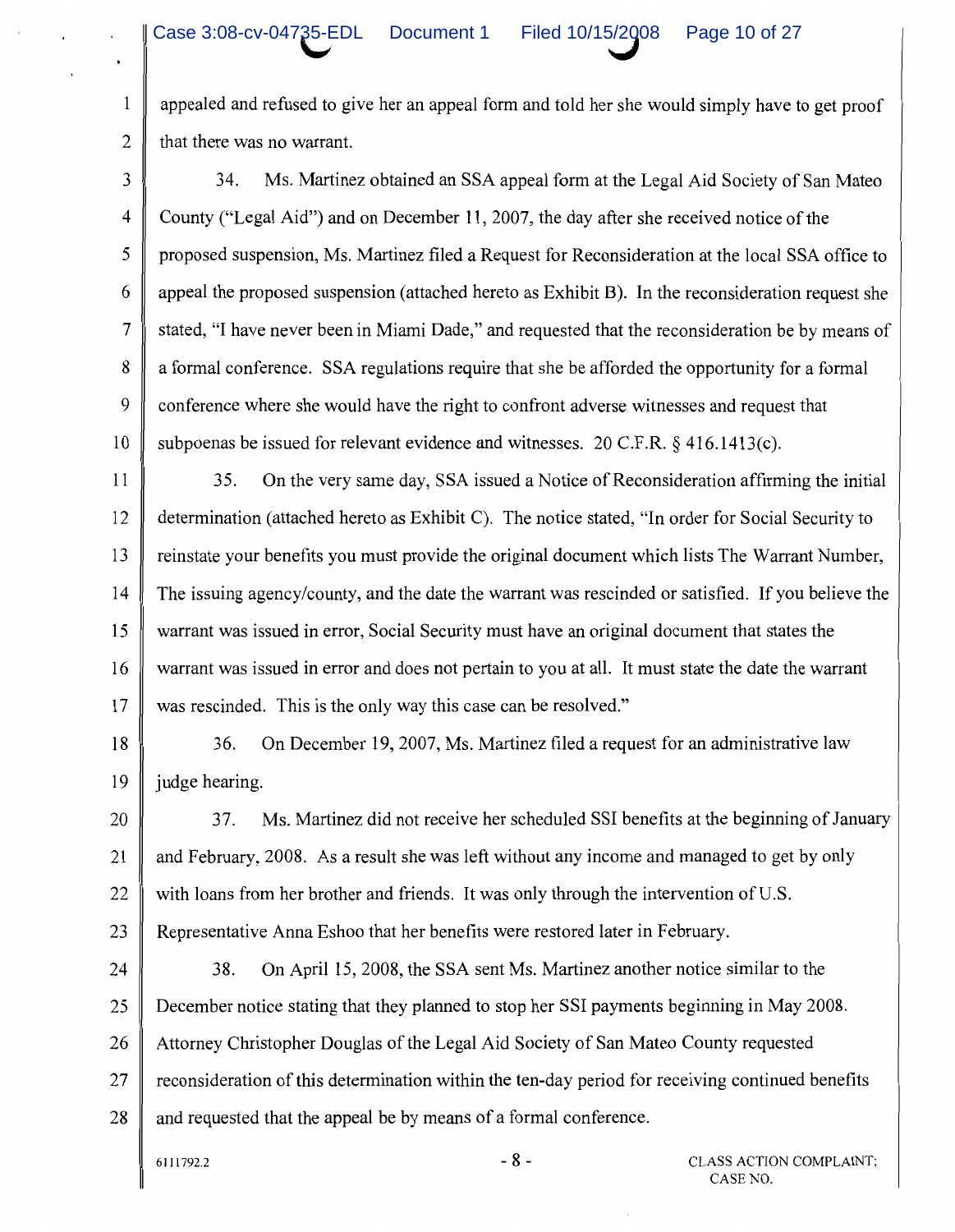$\mathbf{l}$ 39. Nonetheless, the SSA suspended Ms. Martinez's benefits on May 1, 2008. On May  $\overline{2}$ 5, 2008, Ms. Martinez and her attorney went to the Redwood City SSA office to demand that she  $\overline{3}$ receive her SSI benefits for May and that she be given a formal conference prior to suspension of  $\overline{4}$ her benefits. After considerable dispute as to whether she had a right to a formal conference or 5 whether witnesses could be subpoenaed, the claims representative spoke with her supervisor and 6 agreed that Ms. Martinez had not received due process and agreed to issue the SSI payment for  $\overline{7}$ May. The SSA representative reiterated that Ms. Martinez needed to provide a statement on the 8 letterhead of Miami Dade County to the effect that plaintiff was not the person they were seeking. 9 40. No formal conference was ever scheduled or held and no Administrative Law Judge

hearing was ever scheduled or held. 10

11 41. The SSA sent a Notice of Reconsideration dated August 25, 2008 in response to the 12 December 11, 2007 appeal denying her request for reconsideration and suspending her benefits 13 effective November 1, 2005. The notice stated that Ms. Martinez had failed to provide evidence 14 that she was not the Rosa Martinez who was wanted in Miami. This was followed by a Notice of 15 overpayment dated September 2, 2008 stating that she had been overpaid in the amount of 16 \$27,365.50 and demanding that she repay that amount.

Ms. Martinez did not receive her SSI benefits for October 2008. Her SSI payment 17 42. 18 of \$870 per month has been her only source of income and she now has no income and no savings 19 to meet her basic needs.

20 43. Ms. Martinez also suffered, and continues to suffer, significant stress and anxiety as 21 the result of the repeated threats to suspend, and the actual suspensions, of her SSI benefits. 22 Since first receiving notice of the suspension of her benefits, she has suffered a deepening 23 depression. She has also had trouble sleeping and her appetite has decreased, causing her to lose 24 weight.

25 44. Ms. Martinez has never been to Miami Dade County and was living with her father 26 in Chicago, Illinois at the time the warrant was issued, while her husband, Gregg Sharp, was in 27 basic training for the United States Army. She used her husband's name at the time and was

28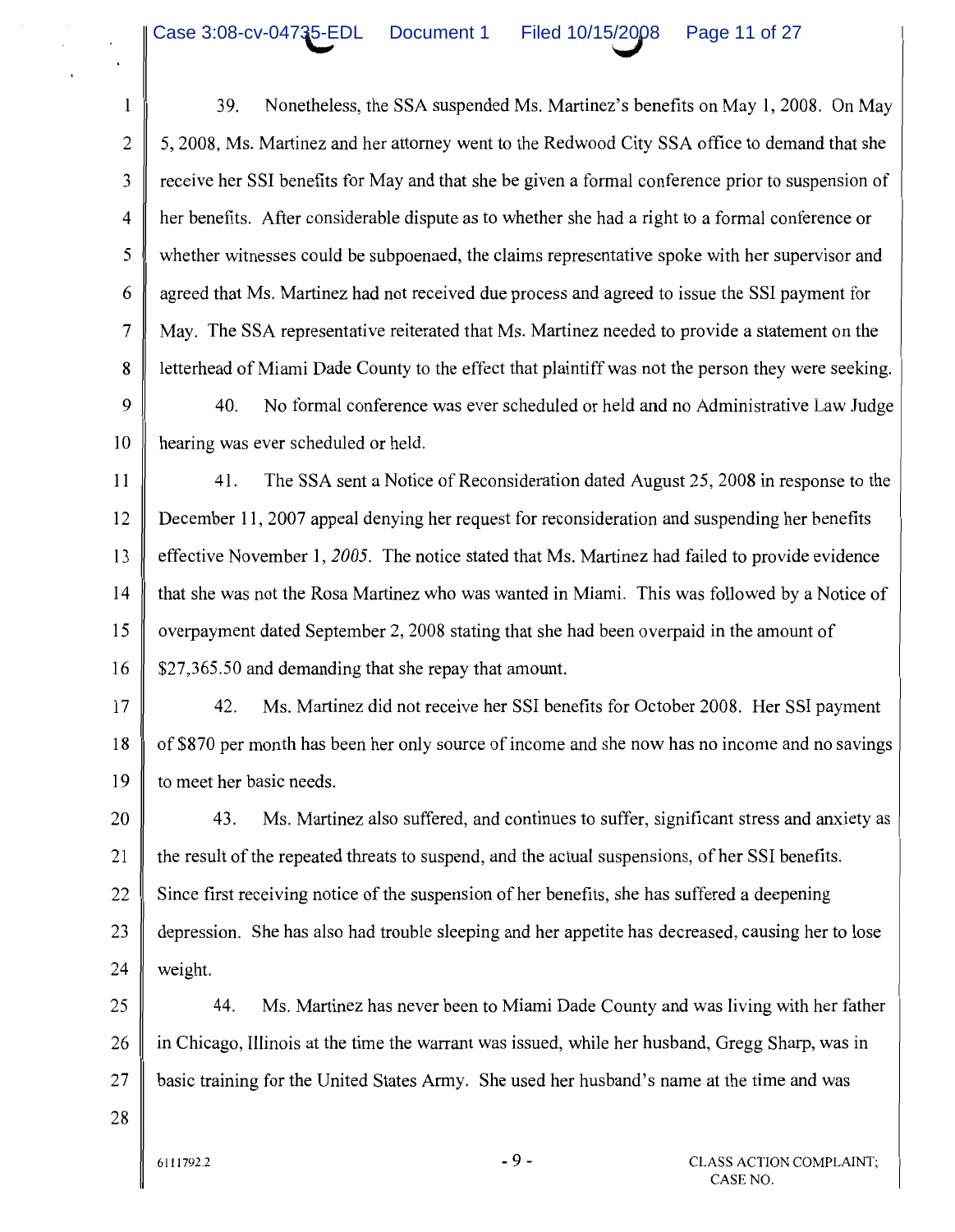known as Rosa M. Sharp. She continued to use that name  $-$  even after her divorce  $-$  until she  $\overline{2}$ became a United States citizen in 2000.

**Plaintiff Jimmy Howard** 3

 $\mathbf{1}$ 

4 45. Plaintiff Jimmy Howard is 19 years old and resides in Santa Maria, California, 5 where he lives in a group home for individuals with developmental disabilities. Mr. Howard has 6 been diagnosed with mental retardation and other mental impairments.

 $\overline{7}$ 46. Mr. Howard received SSI benefits as a child based on his disabilities. He is a client of the Tri-Counties Regional Center ("TCRC"), which contracts with the State of California to 8 9 provide services to children and adults with developmental disabilities. Because he was a minor 10 at the time and could not manage his own funds, TCRC served as his representative payee and  $11$ received all payments and communications on his behalf.

12 47. In a notice dated October 17, 2006, the SSA notified TCRC that Mr. Howard's 13 benefits would be suspended because of a 2001 arrest warrant from Butler County, Ohio, 14 stemming from an assault charge. The notice went on to say, "The law prohibits us from paying 15 Social Security benefits to individuals who have an outstanding arrest warrant for a crime which is a felony." The notice also stated that he needed to pay back an overpayment of \$26,826 within 16 17 30 days. The notice made no mention of the right to continuation of benefits pending appeal and 18 made no mention of the right to a formal conference or an informal conference if the payee chose 19 to appeal on his behalf. Mr. Howard did not receive a copy of the notice. TCRC did not appeal and his benefits ceased as of November 2006. 20

21 48. After Mr. Howard turned 18, he was referred to Katherine Mottarella, an attorney 22 with the Office of Clients Rights Advocacy in Santa Barbara. Ms. Mottarella proceeded to gather 23 information with respect to the charges and related events in Ohio. On October 22, 2007, Ms. 24 Mottarella filed a request for reconsideration of the suspension together with a request that the 25 SSA find good cause for missing the 60 day deadline for appeal pursuant to 20 C.F.R. § 416.1411 based on Mr. Howard's mental limitations and the misstatement of the law in the October 2006 26 27 notice.

28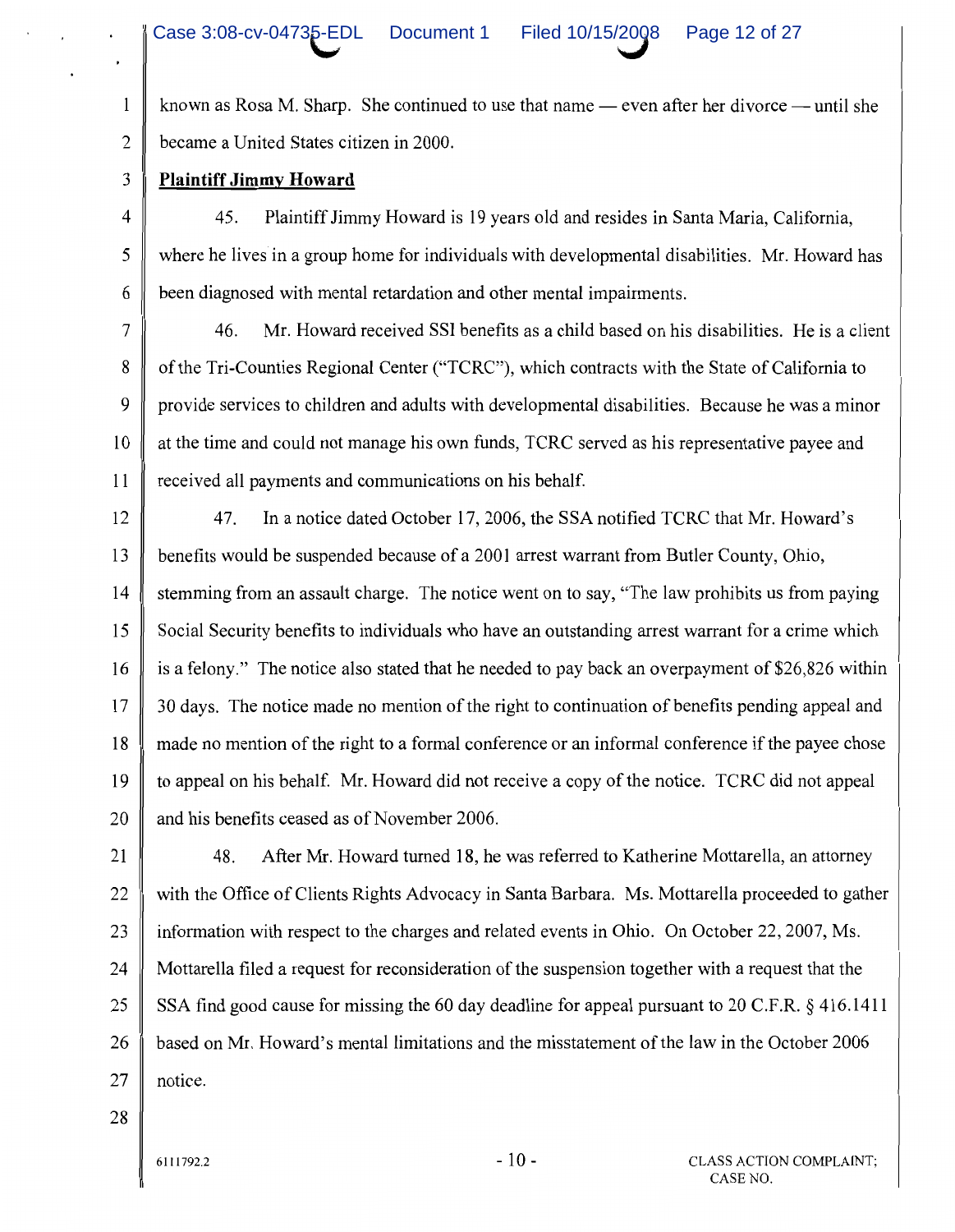$\mathbf{1}$ 49. On March 7, 2008, Mr. Neil Ohlenkamp, the District Manager of the SSA office in  $\overline{2}$ Santa Barbara sent Ms. Mottarella a letter stating that the request for reconsideration was not 3 timely and that good cause for late filing had not been established. The letter contained no notice 4 of appeal rights.

5 50. On May 1, 2008, attorney Mottarella filed a request for an administrative law judge 6 hearing to review the March 2008 determination. No hearing has yet been scheduled

 $\overline{7}$ 51. On March 31, 2008, Mr. Howard, with the assistance of Ms. Mottarella, filed a new 8 SSI application which was denied in a notice dated June 18, 2008 stating "We cannot pay you SSI 9 payments for March 2008 on because the law prohibits us from paying Supplemental Security 10 Income to individuals who have an outstanding arrest warrant for a felony."

11

52. A request for reconsideration of the denial was filed on July 20, 2008, stating as the 12 reason for appeal: "I was not fleeing from Ohio. My mother took me to California." So far there 13 has been no response to this request for reconsideration.

14 53. At the time of the charges in this case, Mr. Howard was twelve years old and living 15 with his family in a trailer park in Butler County, Ohio, having been brought there recently by his 16 mother and stepfather to be with the stepfather's family. He did not get along with the stepfather. 17 According to the records of the Butler County Juvenile Court, Mr. Howard was reported as a 18 possible runaway and was found at a food market on September 23, 2001. He was charged as a 19 delinguent under Ohio law for acts that would constitute criminal damaging, theft and breaking 20 and entering. According to a complaint filed in Juvenile Court, on September 25, 2001, while he 21 was being held at the detention center, "Howard kicked staff member Jovana Randolph while he 22 was being mechanically restrained." The court records state that at the time of this event he was 23 four feet seven inches tall and weighed 85 pounds. He was once again charged as a delinquent 24 child, this time for an assault. It would be a felony under Ohio law if it were committed by an 25 adult, but not when the alleged wrongdoer is a twelve-year-old.

26 54. On October 1, 2001, Mr. Howard appeared in Juvenile Court and was ordered 27 released from detention and a competency evaluation was ordered to determine his ability to assist with his defense. Sometime between that appearance and November 16, 2001, Mr. 28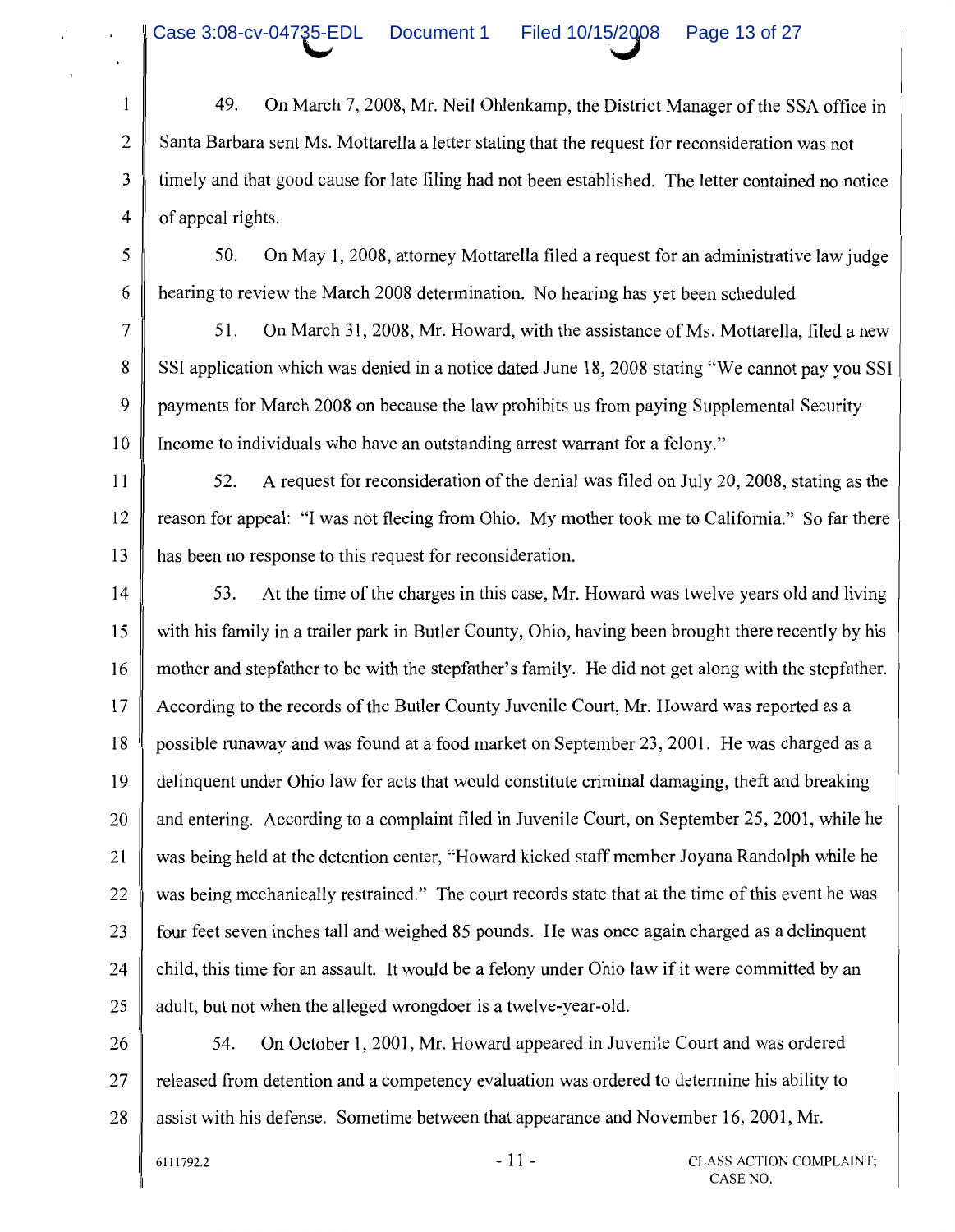Case 3:08-cv-04735-EDL Document 1 Filed 10/15/2008 Page 14 of 27Howard's mother broke up with his stepfather and moved to California, taking her twelve-year- $\mathbf{1}$  $\overline{2}$ old son with her. Mr. Howard did not appear in court on November 16, 2001, and a bench  $\overline{3}$ warrant was issued. 4 55. TCRC has been paying the cost of Mr. Howard's group home with funds from the 5 California Medi-Cal program. However, Mr. Howard has been showing considerable progress 6 lately and has been successfully working in a supported employment program. He appears to be 7 ready to move to a more independent living environment, but is financially unable to do so 8 without his SSI benefits. 9 **FIRST CAUSE OF ACTION** 10 FOR DECLARATORY AND INJUNCTIVE RELIEF FOR VIOLATION OF THE SOCIAL SECURITY ACT 11 AND ITS IMPLEMENTING REGULATIONS 12 56. Paragraphs 1-53 are each re-alleged and incorporated as if fully set forth herein. 13 57. The Social Security Act and the regulations promulgated thereunder, 42 U.S.C. §§  $14$  $402(x)(1)(A)(iv)$ ,  $405(i)(2)(C)(i)(V)$ ,  $1004(a)(2)$ ,  $1007(d)(1)(E)$ ,  $1382(e)(4)(A)(i)$ , 15  $1383(a)(2)(B)(iii)(V)$  and 20 C.F.R. § 416.1339(b), prohibit the Commissioner from suspending 16 or denying benefits or refusing to certify an individual as a representative payee for allegedly 17 fleeing to avoid felony prosecution, or custody or confinement after conviction of a felony, on the 18 basis of an outstanding arrest warrant without a finding by a court that the claimant is "fleeing" 19 with the specific intent to avoid prosecution, custody, or confinement. 20 58. By failing to make such a finding, the Commissioner has acted and continues to act 21 in violation of the Social Security Act and the regulations promulgated thereunder. 22 **SECOND CAUSE OF ACTION** 23 **MANDAMUS** 24 59. Paragraphs 1-56 are each re-alleged and incorporated as if fully set forth herein. 25 60. The Commissioner has a non-discretionary statutory obligation to make benefit 26 determinations in accordance with the Social Security Act, as amended, and its implementing 27 regulations. Among other things, the Commissioner is required to award benefits to applicants 28 who are qualified under the governing statutory provisions and regulations. In the event that

 $-12-$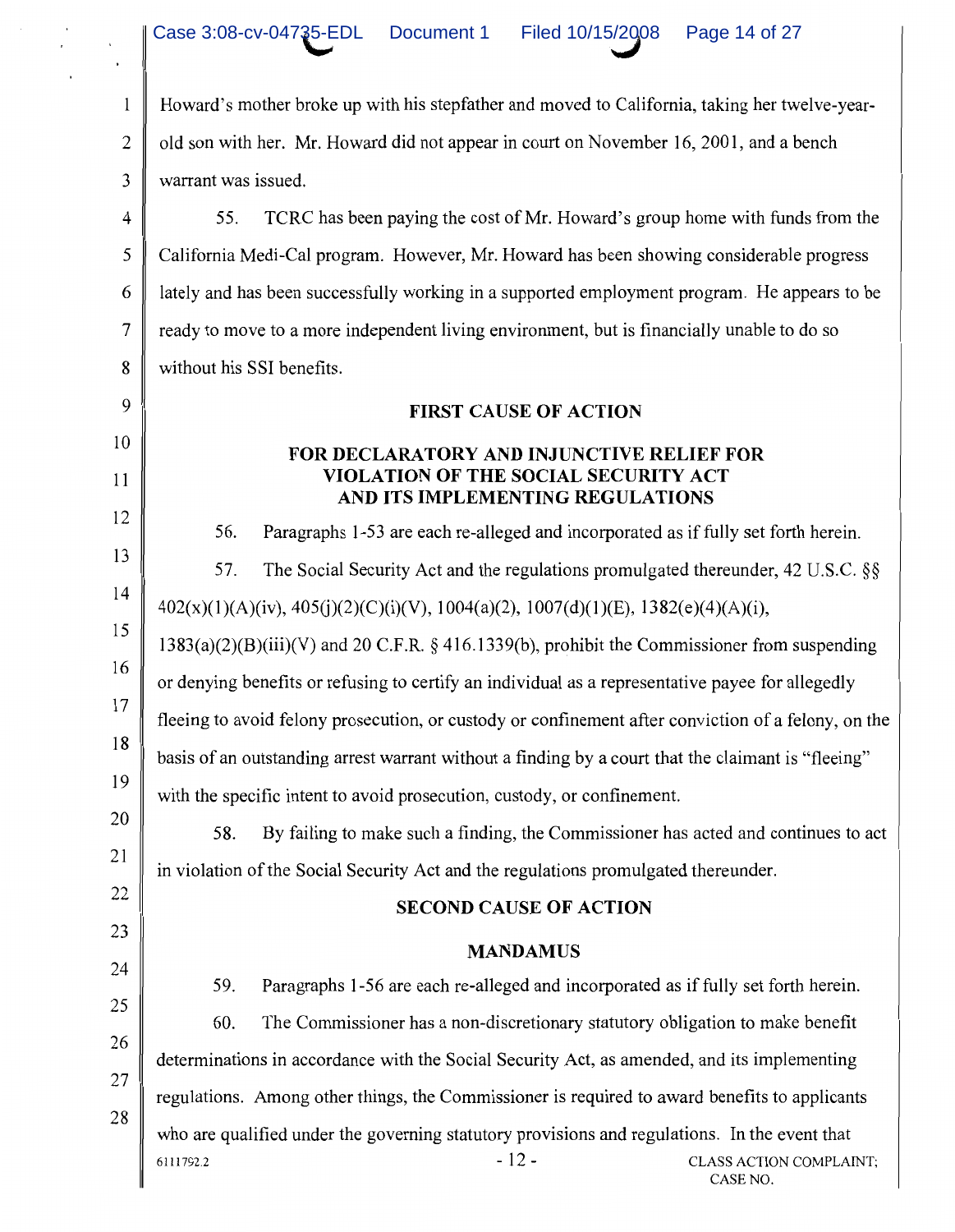| 1              | Plaintiffs do not otherwise have an adequate legal remedy, mandamus should issue compelling                   |  |  |  |  |
|----------------|---------------------------------------------------------------------------------------------------------------|--|--|--|--|
| $\overline{2}$ | the Commissioner immediately to: (1) cease denying or suspending benefits or denying                          |  |  |  |  |
| 3              | certifications as representative payees under 42 U.S.C. §§ $402(x)(1)(A)(iv)$ , $405(j)(2)(C)(i)(V)$ ,        |  |  |  |  |
| 4              | $1004(a)(2)$ , $1007(d)(1)(E)$ , $1382(e)(4)(A)$ and $1383(a)(2)(B)(iii)(V)$ , without first determining that |  |  |  |  |
| 5              | the individual was fleeing with the specific intent to avoid prosecution or custody or confinement            |  |  |  |  |
| 6              | after conviction for a felony; and (2) vacate all prior such suspensions and denials of benefits or           |  |  |  |  |
| 7              | denials of certification as representative payee, in which there was no prior determination that the          |  |  |  |  |
| 8              | individual was fleeing with the specific intent of avoiding prosecution or custody or confine for a           |  |  |  |  |
| 9              | felony.                                                                                                       |  |  |  |  |
| 10             | <b>PRAYER FOR RELIEF</b>                                                                                      |  |  |  |  |
| 11             | 61.<br>WHEREFORE Plaintiffs respectfully request that the Court:                                              |  |  |  |  |
| 12             | Assume jurisdiction over this matter;<br>a.                                                                   |  |  |  |  |
| 13             | Certify this action as a class action;<br>b.                                                                  |  |  |  |  |
| 14             | Declare that Defendant's interpretation and implementation of 42 U.S.C.<br>$\mathbf{c}$ .                     |  |  |  |  |
| 15             | $\S\S 402(x)(1)(A)(iv), 405(j)(2)(C)(i)(V), 1004(a)(2),$                                                      |  |  |  |  |
| 16             | $1007(d)(1)(E)$ , $1382(e)(4)(A)$ and $1383(a)(2)(B)(iii)(V)$ are unlawful;                                   |  |  |  |  |
| 17             | Preliminarily and permanently enjoin the Commissioner from continuing to<br>d.                                |  |  |  |  |
| 18             | implement 42 U.S.C. §§ 402(x)(1)(A)(iv), 405(j)(2)(C)(i)(V), 1004(a)(2),                                      |  |  |  |  |
| 19             | $1007(d)(1)(E)$ , $1382(e)(4)(A)$ and $1383(a)(2)(B)(iii)(V)$ in a manner                                     |  |  |  |  |
| 20             | inconsistent with the law;                                                                                    |  |  |  |  |
| 21             | Preliminarily and permanently enjoin the Commissioner from making<br>e.                                       |  |  |  |  |
| 22             | determinations to suspend or deny SSI, SVB and OASDI benefits or to deny                                      |  |  |  |  |
| 23             | certification as a representative payee for such benefits pursuant to 42 U.S.C.                               |  |  |  |  |
| 24             | $\S\S 402(x)(1)(A)(iv),405(j)(2)(C)(i)(V), 1004(a)(2), 1007(d)(1)(E),$                                        |  |  |  |  |
| 25             | $1382(e)(4)(A)$ and $1383(a)(2)(B)(iii)(V)$ , based solely upon the existence of                              |  |  |  |  |
| 26             | an arrest warrant and absent a finding that an individual is fleeing with the                                 |  |  |  |  |
| 27             | specific intent to avoid prosecution or custody or confinement after                                          |  |  |  |  |
| 28             | conviction for a felony;                                                                                      |  |  |  |  |
|                | $-13-$<br><b>CLASS ACTION COMPLAINT:</b><br>6111792.2                                                         |  |  |  |  |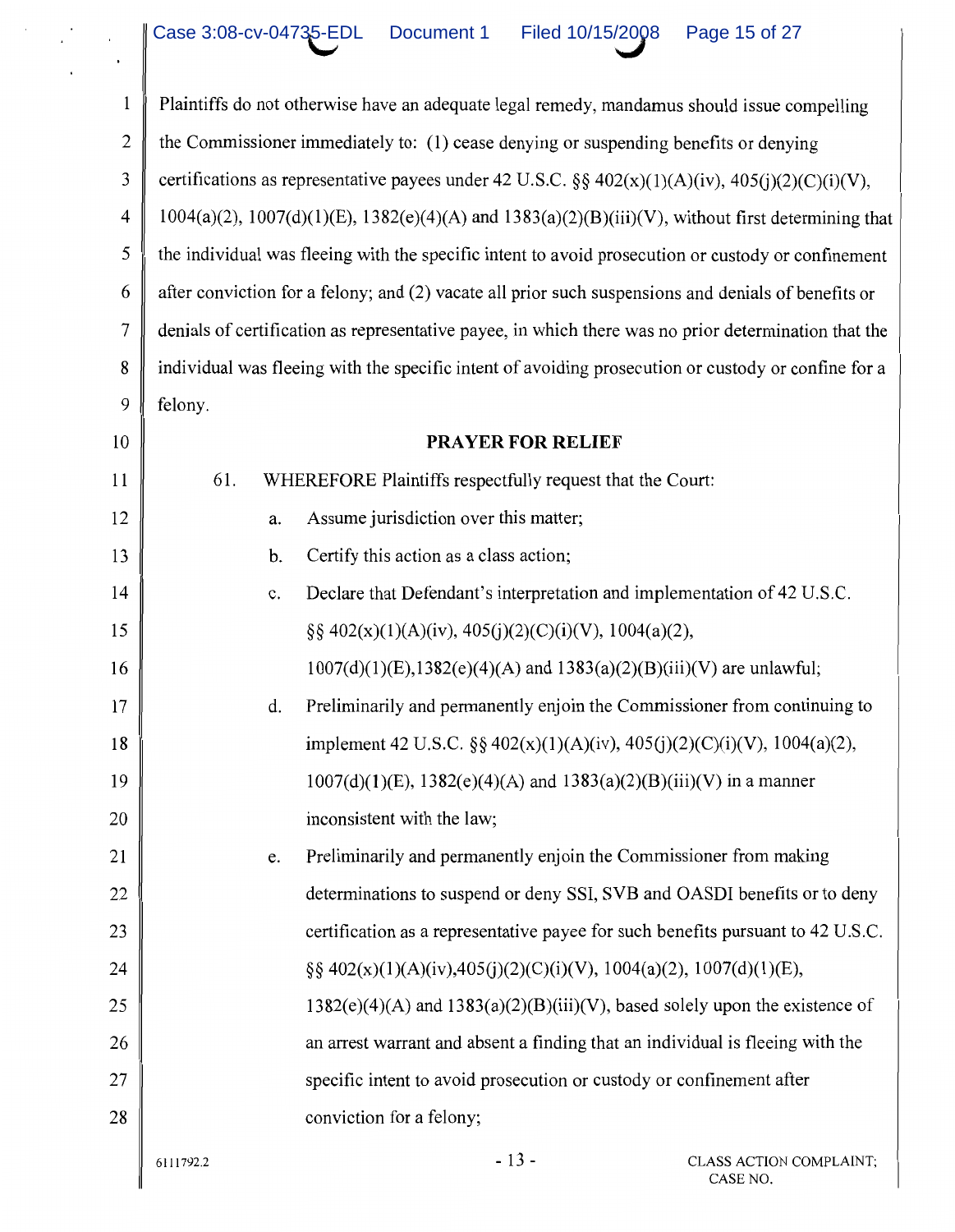| 1  |               | f. | Preliminarily and permanently enjoin the Commissioner immediately to            |                                    |
|----|---------------|----|---------------------------------------------------------------------------------|------------------------------------|
| 2  |               |    | redetermine and re-adjudicate all determinations to suspend or deny SSI,        |                                    |
| 3  |               |    | SVB, and OASDI benefits and all determinations to deny certification as         |                                    |
| 4  |               |    | representative payee for such benefits made pursuant to 42 U.S.C.               |                                    |
| 5  |               |    | $\S\S 402(x)(1)(A)(iv), 405(j)(2)(C)(i)(V), 1004(a)(2), 1007(d)(1)(E),$         |                                    |
| 6  |               |    | $1382(e)(4)(A)$ and $1383(a)(2)(B)(iii)(V)$ , and to reverse all such           |                                    |
| 7  |               |    | determinations unless made on the basis of a finding by a court that the        |                                    |
| 8  |               |    | individual was fleeing with the specific intent to avoid prosecution or custody |                                    |
| 9  |               |    | or confinement after conviction for a felony;                                   |                                    |
| 10 |               | g. | Issue a writ of mandamus compelling the Commissioner immediately to: (1)        |                                    |
| 11 |               |    | cease denying or suspending benefits or denying certifications as               |                                    |
| 12 |               |    | representative payeees under 42 U.S.C. $\S\S 402(x)(1)(A)(iv)$ ,                |                                    |
| 13 |               |    | $405(j)(2)(C)(i)(V)$ , $1004(a)(2)$ , $1007(d)(1)(E)$ , $1382(e)(4)(A)$ and     |                                    |
| 14 |               |    | $1383(a)(2)(B)(iii)(V)$ , without first determining that the individual was     |                                    |
| 15 |               |    | fleeing with the specific intent to avoid prosecution or custody or             |                                    |
| 16 |               |    | confinement after conviction for a felony, and (2) vacate all prior such        |                                    |
| 17 |               |    | suspensions and denials of benefits and denials of certification as             |                                    |
| 18 |               |    | representative payee, in which there was no prior determination that the        |                                    |
| 19 |               |    | individual was fleeing with the specific intent of avoiding prosecution or      |                                    |
| 20 |               |    | custody or confine for a felony;                                                |                                    |
| 21 |               | h. | Award Plaintiffs costs, disbursements, and reasonable attorneys' fees,          |                                    |
| 22 |               |    | including, without limitation, the costs and fees authorized by 28 U.S.C.       |                                    |
| 23 |               |    | $§$ 2412;                                                                       |                                    |
| 24 | $\frac{1}{2}$ |    |                                                                                 |                                    |
| 25 | $\frac{1}{2}$ |    |                                                                                 |                                    |
| 26 | //            |    |                                                                                 |                                    |
| 27 | //            |    |                                                                                 |                                    |
| 28 | $\frac{1}{2}$ |    |                                                                                 |                                    |
|    | 6111792.2     |    | $-14-$                                                                          | CLASS ACTION COMPLAINT;<br>CAST NO |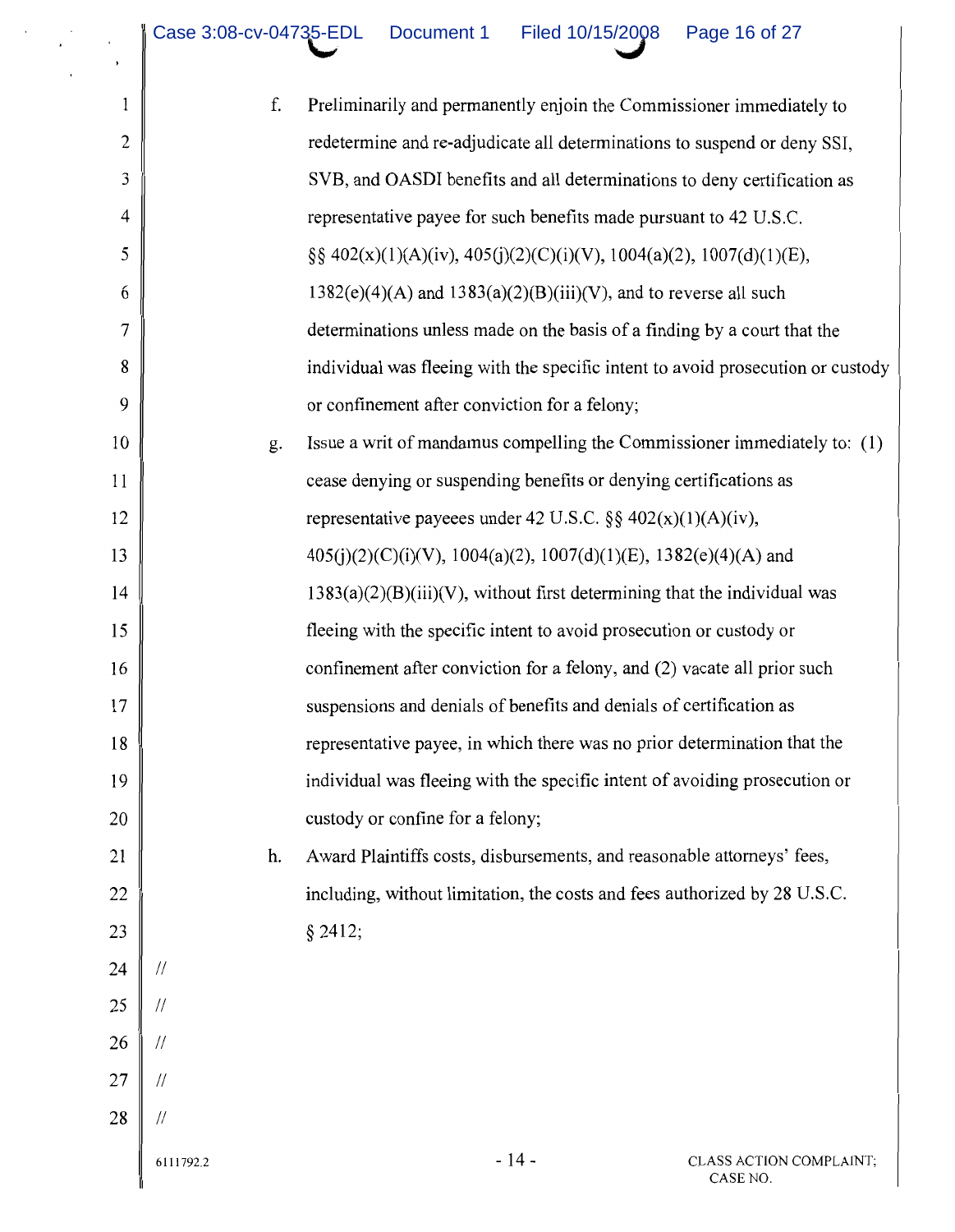| $\bullet$       | Case 3:08-cv-04735-EDL<br>Document 1                                                                                     | Page 17 of 27<br>Filed 10/15/2008                                                                |
|-----------------|--------------------------------------------------------------------------------------------------------------------------|--------------------------------------------------------------------------------------------------|
| 1<br>2          | i.<br>proper, and equitable.                                                                                             | Grant Plaintiffs such other and further relief as the Court may find just,                       |
| 3<br>4          | DATED: October 15, 2008                                                                                                  | MUNGER, TOLLES & OLSON LLP                                                                       |
| 5               |                                                                                                                          | DAVID H. FRY                                                                                     |
| 6<br>7          |                                                                                                                          | By:<br>FRY                                                                                       |
| 8               | Of Counsel:                                                                                                              |                                                                                                  |
| 9<br>10         | WILLIAM G. LIENHARD<br>wlienhard@urbanjustice.org<br><b>EMILIA SICILIA</b>                                               | CHRISTOPHER A. DOUGLAS (SBN 239556)<br>cdouglas@legalaidsmc.org<br>M. STACEY HAWVER (SBN 146012) |
| 11              | esicilia@urbanjustice.org<br><b>JENNIFER PARISH</b><br>jparish@urbanjustice.org                                          | mshawver@legalaidsmc.org<br>LEGAL AID SOCIETY OF SAN MATEO COUNTY<br>521 East 5th Avenue         |
| 12<br>13<br>14  | ÚRBAŇ JUSTICE CENTER<br>123 William Street, 16th Fl.<br>New York, NY 10038<br>Tel.: (646) 602-5668                       | San Mateo, CA 94402<br>$T: (650) 558-0915$<br>$F: (650) 558-0673$                                |
| 15<br>16        | Fax: (212) 533-4598<br>MARILYN HOLLE (SBN 61530)<br>marilyn.holle@disabilityrightsca.org<br>DISABILITY RIGHTS CĂLIFORNIA |                                                                                                  |
| 17              | 3580 Wilshire Blvd. Suite 902<br>Los Angeles, CA 90010-2522<br>Tel: (213) 427-8747                                       |                                                                                                  |
| 18<br>19        | Fax: (213) 427-8767                                                                                                      |                                                                                                  |
| 20              |                                                                                                                          |                                                                                                  |
| $\overline{21}$ |                                                                                                                          |                                                                                                  |
| 22<br>23        |                                                                                                                          |                                                                                                  |
| 24              |                                                                                                                          |                                                                                                  |
| 25              |                                                                                                                          |                                                                                                  |
| 26              |                                                                                                                          |                                                                                                  |
| 27<br>28        |                                                                                                                          |                                                                                                  |
|                 |                                                                                                                          |                                                                                                  |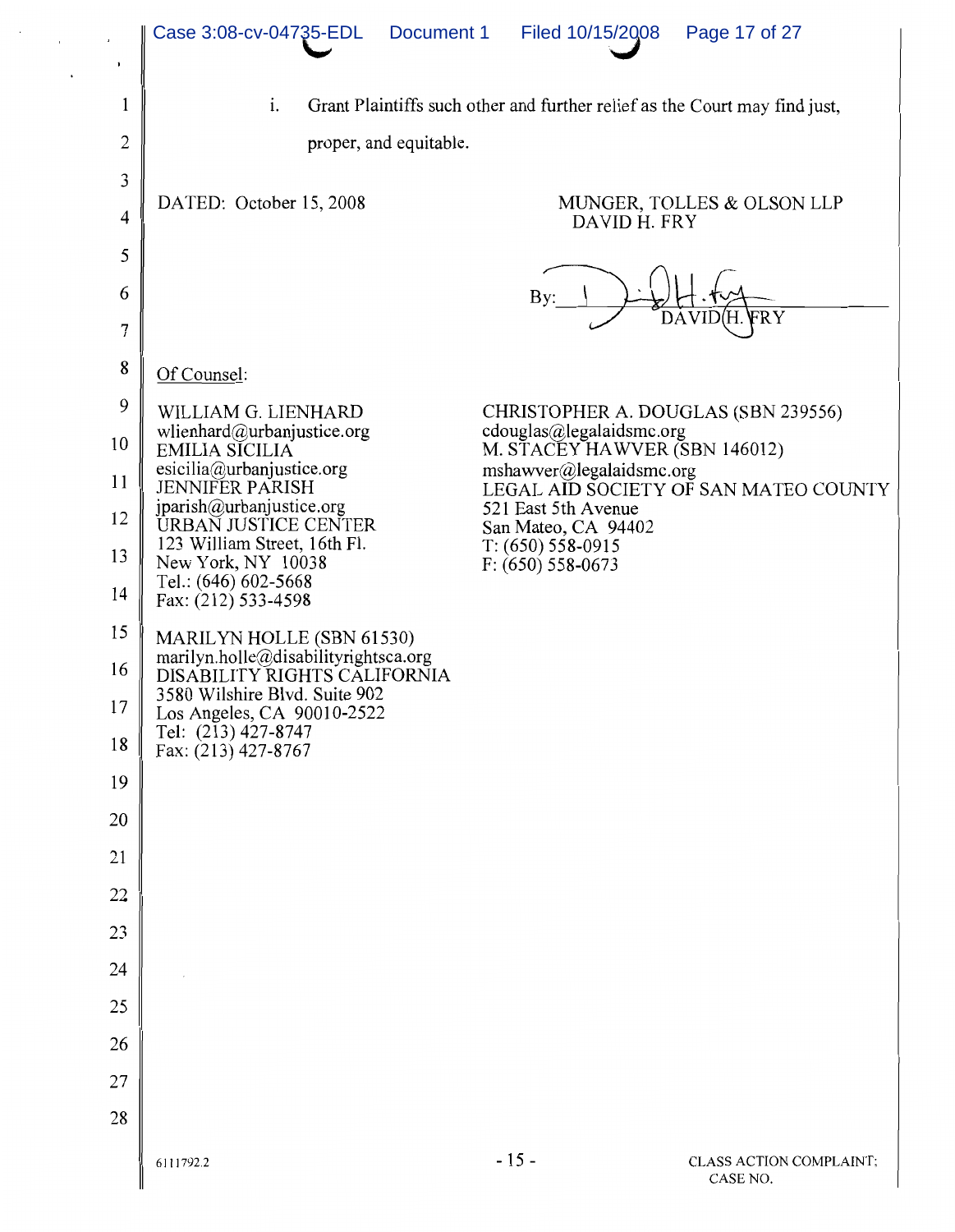Case 3:08-cv-04736-EDL Document 1 Filed 10/15/2008 Page 18 of 27

 $\mathcal{L}^{\text{max}}_{\text{max}}$  and  $\mathcal{L}^{\text{max}}_{\text{max}}$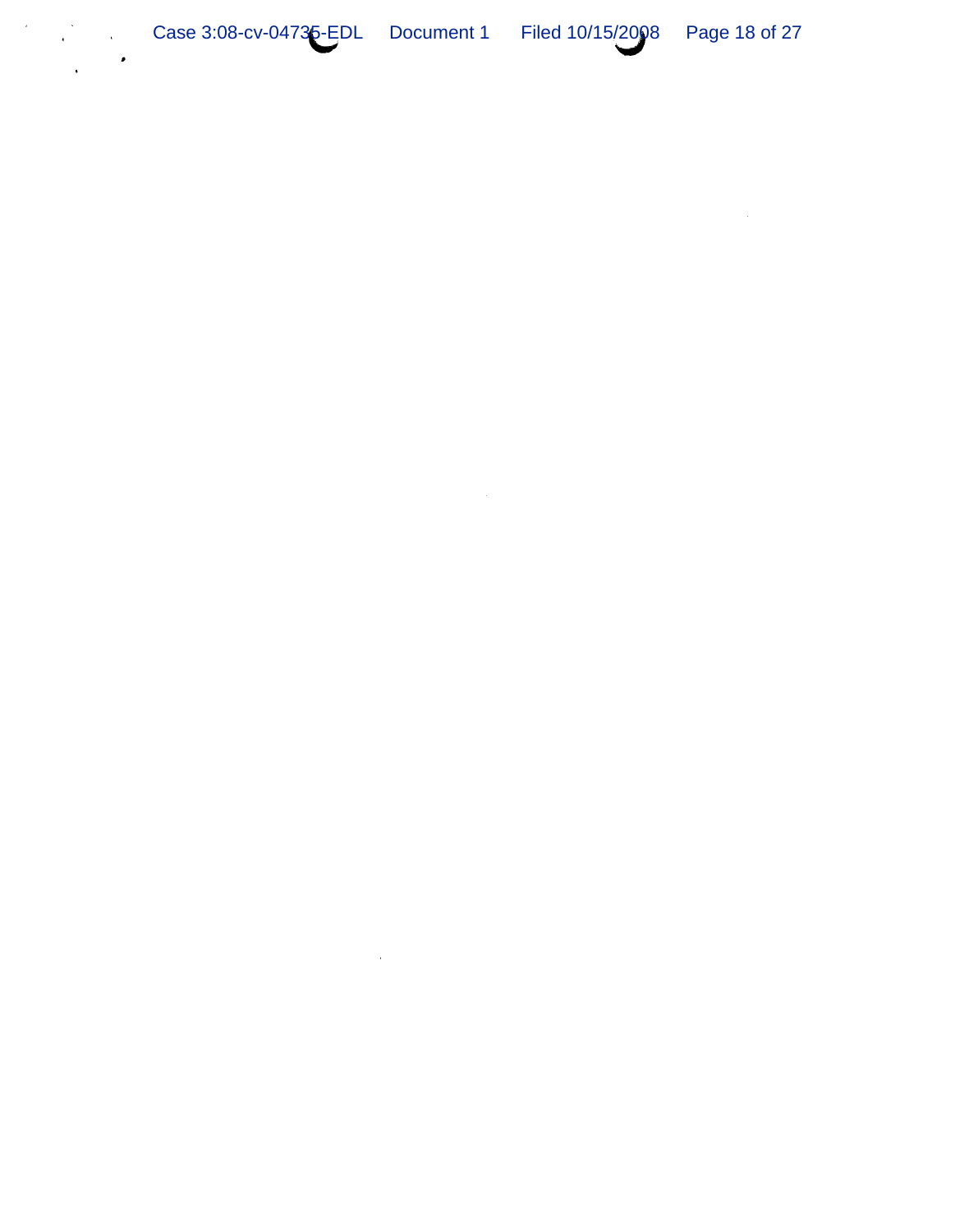VBFF M1

# Social Security  $A<sup>A</sup>$ ministration **Supplemental Security Income** Notice of Planned Action

SOCIAL SECURITY 601 ALLERTON ST 2ND FL REDWOOD CITY CA 94063 Claim Number: Redacted December 10, 2007

ROSA MARTINEZ 334 REDWOOD AVE APT 5 REDWOOD CITY CA 94061

We are writing to tell you about changes in your Supplemental Security Income (SSI) payments. The following chart shows the SSI money due you for the months we changed. As you can see from the chart, we are changing your payments for past and future months. The rest of this letter will tell you more about this change.

#### Your Payments Will Be Changed As Follows

From: November 2005 and continuing Amount Due: \$0.00

We will stop your payments beginning January 2008.

#### Why Your Payments Changed

We cannot pay you SSI payments for January 2008 and continuing because the law prohibits us from paying Supplemental Security Income to persons who have an outstanding arrest warrant for:

- a crime which is a felony (or, in jurisdictions that do not define crimes as felonies, a crime that is punishable by death or imprisonment for a term exceeding 1 year), or
- a violation of a condition of probation or parole under Federal or State law.

#### Your Payment Is Based On These Facts

Our records show that the following warrant for your arrest was issued for a crime which is a felony:

Issued by: MIAMI DADE POLICE DEPARTMENT 9105 NW 25TH ST DORAL, FL 33172  $(305)$  471-2070 Date of warrant: July 14, 1980 Type of crime: drug related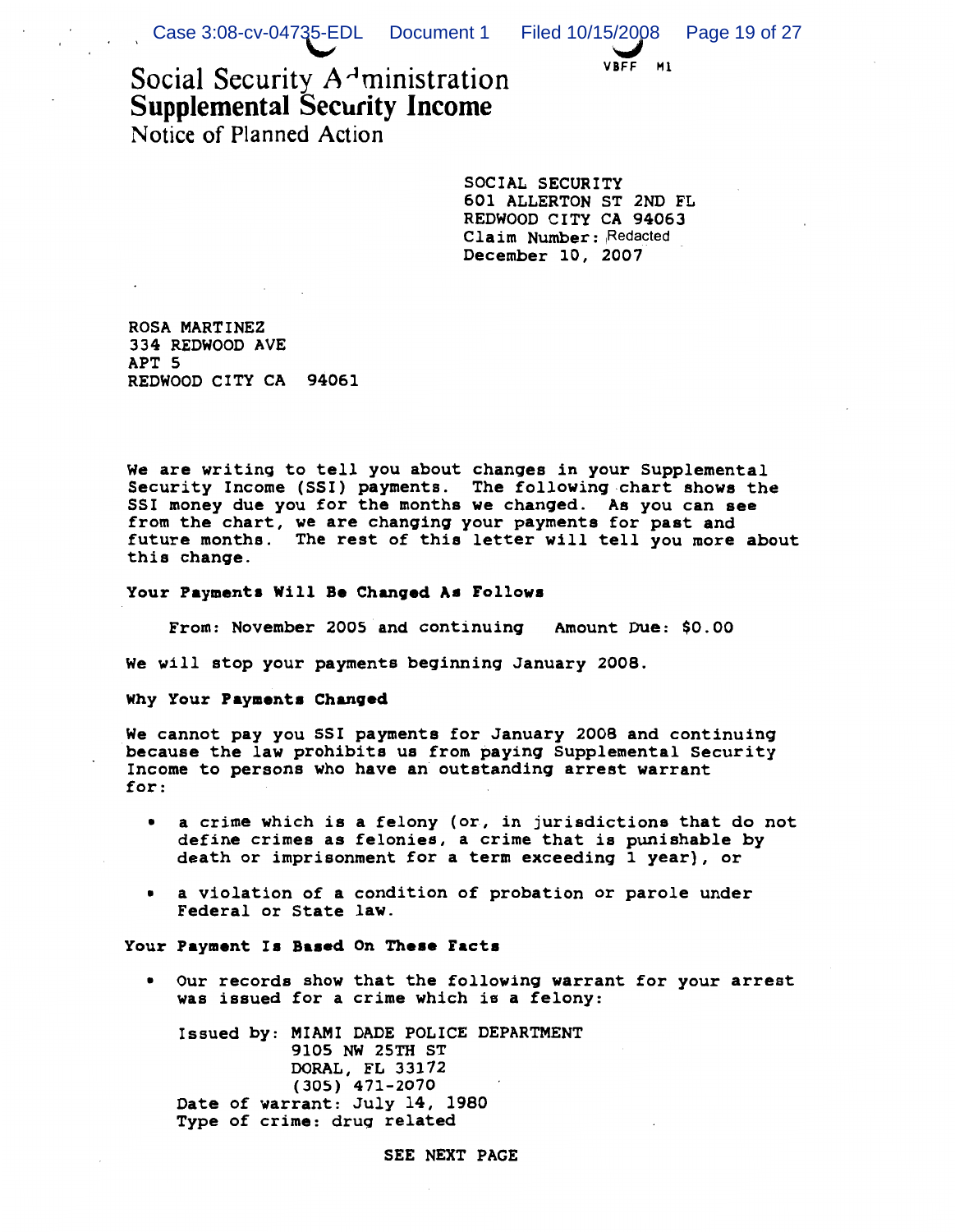Document 1

570-35-1588DI

Page 2

Originating case number: F80010900 National Crime Information Center number: W413016901

Social Security cannot provide further information about the warrant. To satisfy the warrant or get more information about it, please contact directly the MIAMI DADE POLICE DEPARTMENT.

### If You Think Your SSI Should Be Paid

Even if you have an outstanding arrest warrant, you have certain additional rights under the law. Your SSI can be paid if you can show us you have a good reason for not satisfying the outstanding warrant. Please see the enclosure "Information About SSI and Outstanding Arrest Warrants" at the end of this notice for what Social Security considers a good reason for not satisfying a warrant. This enclosure also tells you what to do if you think you have a good reason.

#### Information About Medicaid

For information about any change in your Medicaid eligibility caused by this action, you should get in touch with the local Social Services District Office.

#### Things To Remember

- . We may be in touch with you later about any payments we previously made.
- . This decision refers only to your claim for SSI payments.
- . This determination replaces all previous determinations for the above periods.

#### If You Disagree With The Decision

If you disagree with the decision, you have the right to appeal. We will review your case and consider any new facts you have.

- You have 60 days to ask for an appeal.
- The 60 days start the day after you get this letter. We assume you got this letter 5 days after the date on it unless you show us that you did not get it within the 5 day period.
- . You must have a good reason for waiting more than 60 days to ask for an appeal.
- To appeal, you must fill out a form called "Request For Reconsideration." The form number is SSA-561. To get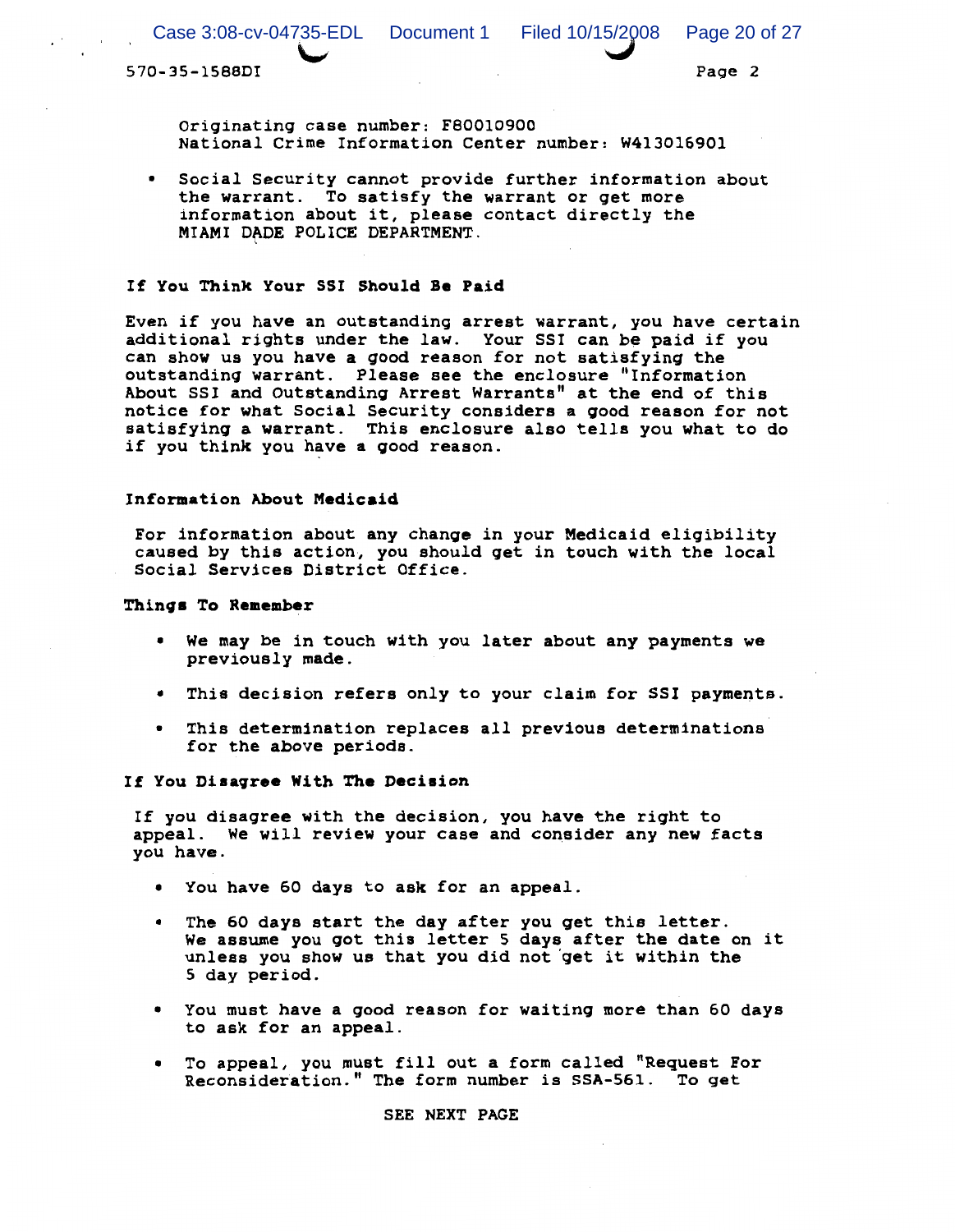Case 3:08-cv-04735-EDL Document 1 Filed 10/15/2008

570-35-1588DI

Page 3

Page 21 of 27

this form, contact one of our offices. We can help you fill out the form by telephone.

#### Appeal In 10 Days To Keep Getting The Same Check

If you appeal within 10 days, you will continue to get the same check amount until we decide your case.

- The 10 days start the day after you get this letter.
- . If you lose your appeal, you might have to pay back some or all of this money.

However, even if you appeal in 10 days, we may stop the check in January 2008 as shown above if both of the following are true:

- Our new decision is the same as the one you appealed; and
- . We send or give you a letter with our new decision in time to stop the check.

#### How To Appeal

There are three ways to appeal. You can pick the one you want. If you meet with us in person, it may help us decide your case.

Case Review: You have the right to review the facts in your file. You can give us more facts to add to your file. Then we will decide your case again. You will not meet with the person who decides your case.

Informal Conference: You will meet with the person who decides your case. You can tell that person why you think you are right. You can give us more facts to help prove you are right. You can bring other people to help explain your case.

Formal Conference: This is a meeting like an informal conference. The difference is we can make people come to prove you are right. We can make them bring important papers about your case, even if they do not want to help you. You can question these people at your meeting.

#### If You Want Help With Your Appeal

You can have a friend, lawyer or someone else help you. There are groups that can help you find a lawyer or give you free legal services if you qualify. There are also lawyers who do not charge unless you win your appeal. Your local Social Security office has a list of groups that can help you with your appeal.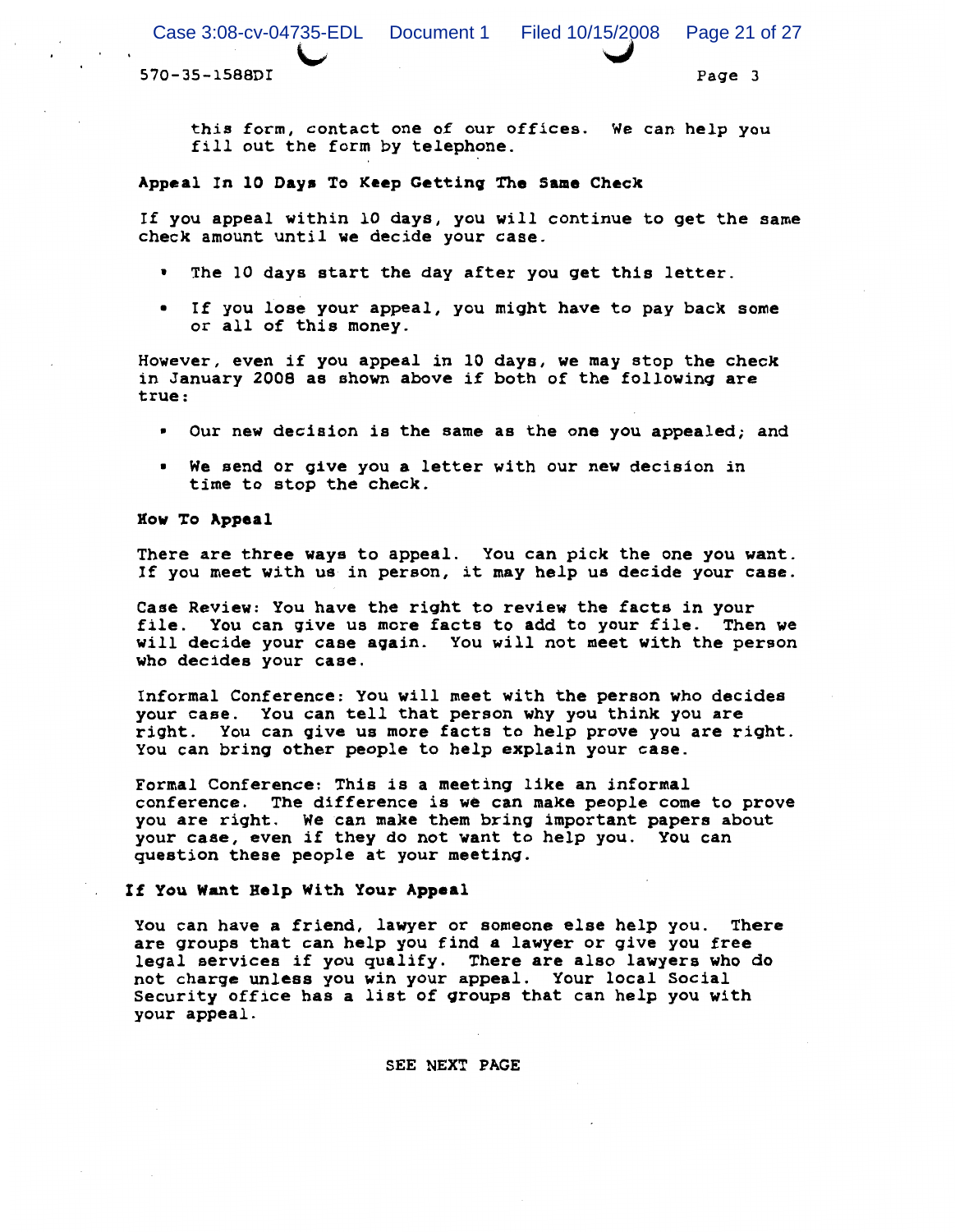Case 3:08-cv-04735-EDL Document 1 Filed 10/15/2008 Page 22 of 27

570-35-1588DI

Page 4

If you get someone to help you, you should let us know. If you hire someone, we must approve the fee before he or she can collect it. And if you hire a lawyer, we will withhold up to 25 percent of any past due benefits to pay toward the fee.

#### If You Have Any Questions

For general information about SSI, visit our website at www.socialsecurity.gov on the Internet. You will find the law and regulations about SSI eligibility and SSI payment amounts at www.socialsecurity.gov/SSIrules/.

For general questions about SSI or specific questions about your case, you may call us toll-free at 1-800-772-1213, or call your local Social Security office at 1-650-363-2919. Our lines are busiest early in the week and early in the month, so if your business can wait, it's best to call at other times. We can answer most questions over the phone. You can also write or visit any Social Security office. The office that serves your area is located at:

#### 601 ALLERTON ST 2ND FL REDWOOD CITY CA 94063

If you do call or visit an office, please have this letter with you. It will help us answer your questions. Also, if you plan to visit an office, you may call ahead to make an appointment. This will help us serve you more quickly when you arrive at the office.

> Peter D. Spencer Regional Commissioner San Francisco Region

Enclosure: Information About SSI and Outstanding Arrest Warrants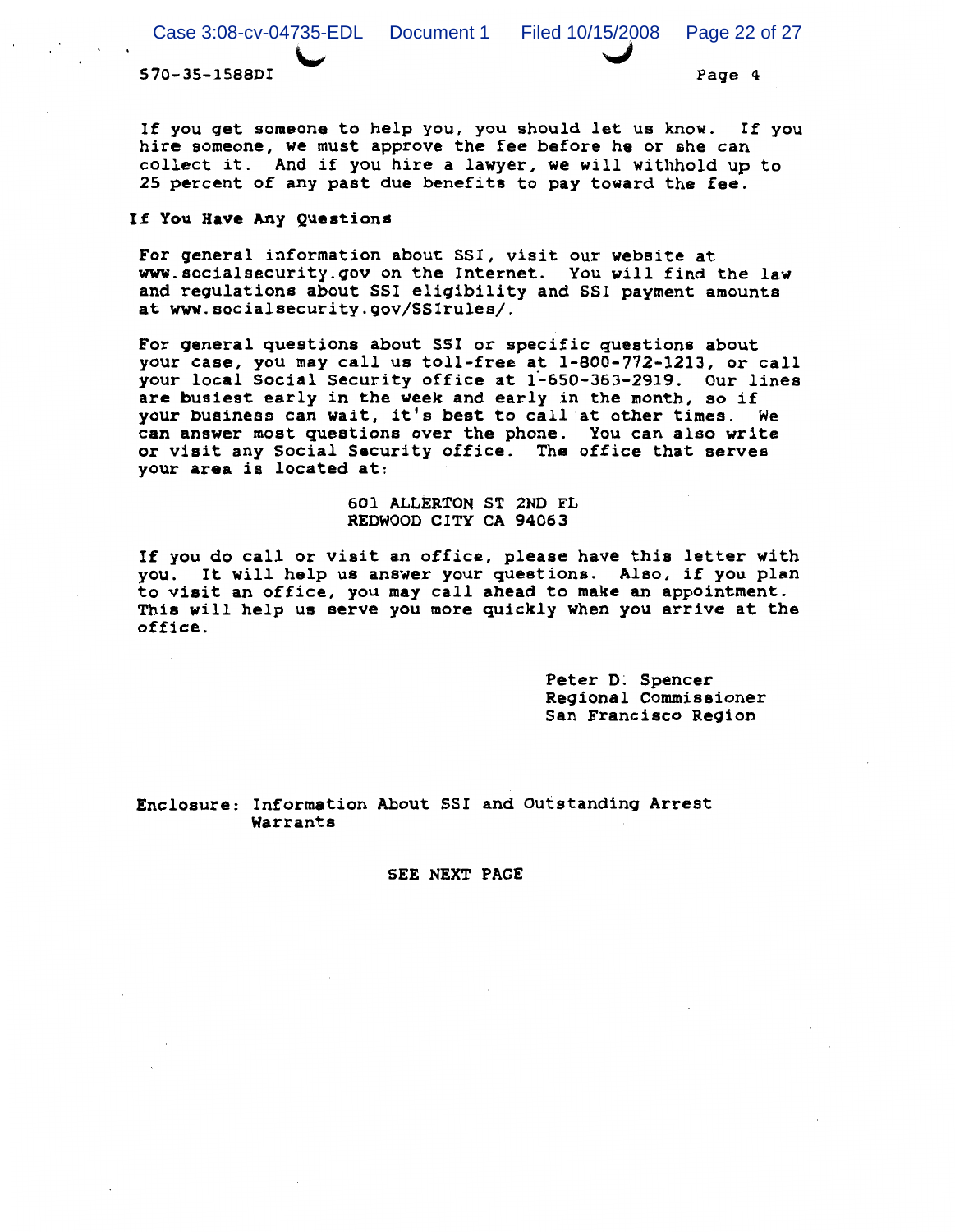

 $\sim 10^6$ 



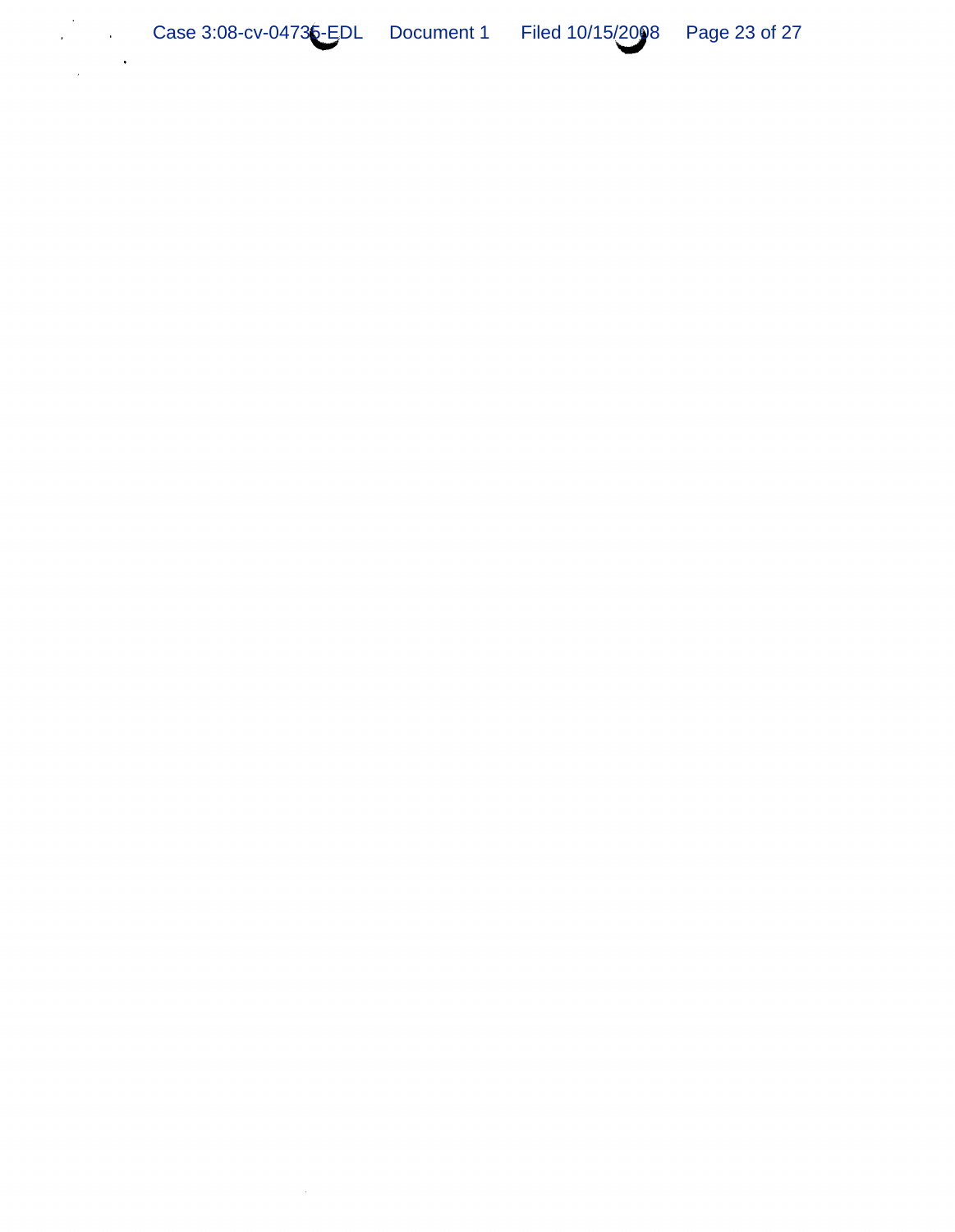|                                                                                                                                                                                                   |                                                                                |                     | Case 3:08-cv-04735-EDL  Document 1  Filed 10/15/2008                                                                                                                                                                                                                                                                                     |                     | Page 24 of 27                                                                              |
|---------------------------------------------------------------------------------------------------------------------------------------------------------------------------------------------------|--------------------------------------------------------------------------------|---------------------|------------------------------------------------------------------------------------------------------------------------------------------------------------------------------------------------------------------------------------------------------------------------------------------------------------------------------------------|---------------------|--------------------------------------------------------------------------------------------|
| SOCIAL SECURITY ADMINISTRATION                                                                                                                                                                    |                                                                                |                     |                                                                                                                                                                                                                                                                                                                                          | <b>TOE 710</b>      | Form Approved<br>OMB No. 0960-0622                                                         |
|                                                                                                                                                                                                   | <b>REQUES I FOR RECONSIDERATION</b>                                            |                     |                                                                                                                                                                                                                                                                                                                                          |                     | (Do not write in this space)                                                               |
| <b>NAME OF CLAIMANT</b><br>Rosa MmTunse<br>SOCIAL SECURITY CLAIM NUMBER                                                                                                                           |                                                                                |                     | NAME OF WAGE EARNER OR SELF-EMPLOYED<br>PERSON (If different from claimant.)<br>SUPPLEMENTAL SECURITY INCOME (SSI) OR SPECIAL<br>VETERANS BENEFITS (SVB) CLAIM NUMBER                                                                                                                                                                    |                     | $\cdot$ CA<br>DEC 11 2007                                                                  |
| Redacted<br>SPOUSE'S NAME (Complete ONLY in SSI cases)                                                                                                                                            |                                                                                |                     | SPOUSE'S SOCIAL SECURITY NUMBER<br>(Complete ONLY in SSI cases)                                                                                                                                                                                                                                                                          |                     |                                                                                            |
| CLAIM FOR (Specify type, e.g., retirement, disability, hospital insurance, SSI, SVB, etc.)                                                                                                        |                                                                                |                     |                                                                                                                                                                                                                                                                                                                                          |                     |                                                                                            |
| I do not agree with the determination made on the above claim and request reconsideration. My reasons are:<br><u>I have never been in MIAMI DADE</u> This is clearly<br>case of stolen Identity.  |                                                                                |                     |                                                                                                                                                                                                                                                                                                                                          |                     |                                                                                            |
| I declare under penalty of perjury that I have examined all the information on this form, and on any accompanying statements or<br>forms, and it is true and correct to the best of my knowledge. | Case Review                                                                    |                     | "I want to appeal your decision about my claim for Supplemental Security Income (SSI) or Special Veterans Benefits<br>(SVB). I've read about the three weys to appeal. I've checked the box below."<br><b>图 Formal Conference</b><br>Informal Conference<br>EITHER THE CLAIMANT OR REPRESENTATIVE SHOULD SIGN - ENTER ADDRESSES FOR BOTH |                     |                                                                                            |
| <b>CLAIMANT SIGNATURE</b><br>on of the hunder ? -                                                                                                                                                 |                                                                                |                     | SIGNATURE OR NAME OF CLAIMANT'S REPRESENTATIVE<br><b>MAILING ADDRESS</b>                                                                                                                                                                                                                                                                 | <b>NON-ATTORNEY</b> | <b>ATTORNEY</b>                                                                            |
| MAILING ADDRESS & wood Author<br>$CITY_2$                                                                                                                                                         | $\overline{\text{STATE}}_{\text{A}}$                                           | <b>ZIP CODE</b>     | <b>CITY</b>                                                                                                                                                                                                                                                                                                                              | <b>STATE</b>        | ZIP CODE                                                                                   |
| E DU OD D<br>TELEPHONE NUMBER (include area code)                                                                                                                                                 |                                                                                | 94061<br>DATE       | TELEPHONE NUMBER (Include area code)                                                                                                                                                                                                                                                                                                     |                     | DATE                                                                                       |
| イマケー スクシウ<br>650                                                                                                                                                                                  |                                                                                | $f = -f(-\Delta)^2$ |                                                                                                                                                                                                                                                                                                                                          |                     |                                                                                            |
|                                                                                                                                                                                                   |                                                                                |                     | TO BE COMPLETED BY SOCIAL SECURITY ADMINISTRATION                                                                                                                                                                                                                                                                                        |                     |                                                                                            |
| See list of initial determinations<br>1. HAS INITIAL DETERMINATION<br><b>BEEN MADE?</b>                                                                                                           | $\mathbb{M}$ yes                                                               | <b>NO</b>           | 2. CLAIMANT INSISTS<br>ON FILING                                                                                                                                                                                                                                                                                                         |                     | -1<br><b>YES</b><br>$\blacksquare$<br><b>NO</b>                                            |
| 3. IS THIS REQUEST FILED TIMELY?<br>(If "NO", attach claimant's explanation for delay and attach only pertinent letter, material, or<br>information in social security office.)                   |                                                                                |                     |                                                                                                                                                                                                                                                                                                                                          |                     | ĿП<br><b>YES</b><br><b>NO</b>                                                              |
| RETIREMENT AND SURVIVORS RECONSIDERATIONS ONLY (CHECK ONE) REFER TO (GN 03102.125)                                                                                                                |                                                                                |                     |                                                                                                                                                                                                                                                                                                                                          | <b>ADDRESS</b>      | <b>SOCIAL SECURITY OFFICE</b>                                                              |
| NO FURTHER DEVELOPMENT REQUIRED<br>REQUIRED DEVELOPMENT ATTACHED<br>REQUIRED DEVELOPMENT PENDING, WILL FORWARD OR ADVISE STATUS<br>WITHIN 30 DAYS                                                 |                                                                                | (GN 03102.300)      |                                                                                                                                                                                                                                                                                                                                          |                     | Social Security Administration<br>601 Allerton Street, 2nd Floor<br>Redwood City, CA 94065 |
| <b>ROUTING</b><br><b>INSTRUCTIONS</b><br>(CHECK ONE)                                                                                                                                              | DISABILITY DETERMINATION<br>SERVICES ( <i>ROUTE WITH</i><br>DISABILITY FOLDERI |                     | PROGRAM SERVICE CENTER<br>OIO, BALTIMORE                                                                                                                                                                                                                                                                                                 | IY                  | <b>DISTRICT OFFICE</b><br><b>RECONSIDERATION</b><br><b>CENTRAL PROCESSING</b>              |
| Ð<br>NOTE: Take or mail the signed original to your local Social Security office, the Veterans Affairs Regional Office in Manila or any                                                           | ODO, BALTIMORE                                                                 |                     | OEO, BALTIMORE                                                                                                                                                                                                                                                                                                                           |                     | SITE (SVB)                                                                                 |

Form SSA-561-U2 (7-2003) EF (3-2006) Destroy Prior Editions

 $\bar{I}$ 

 $\sim$ 

 $\overline{\phantom{a}}$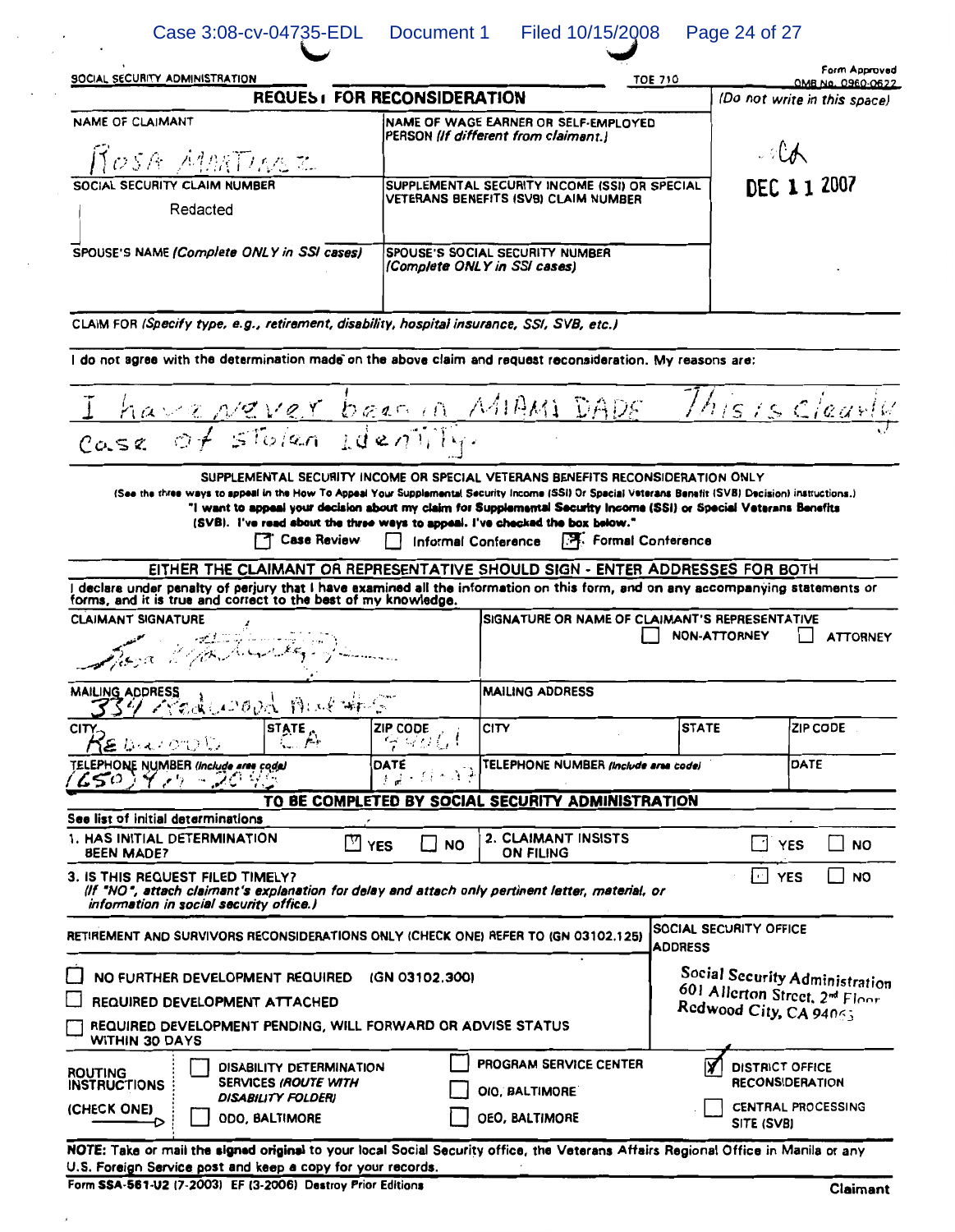



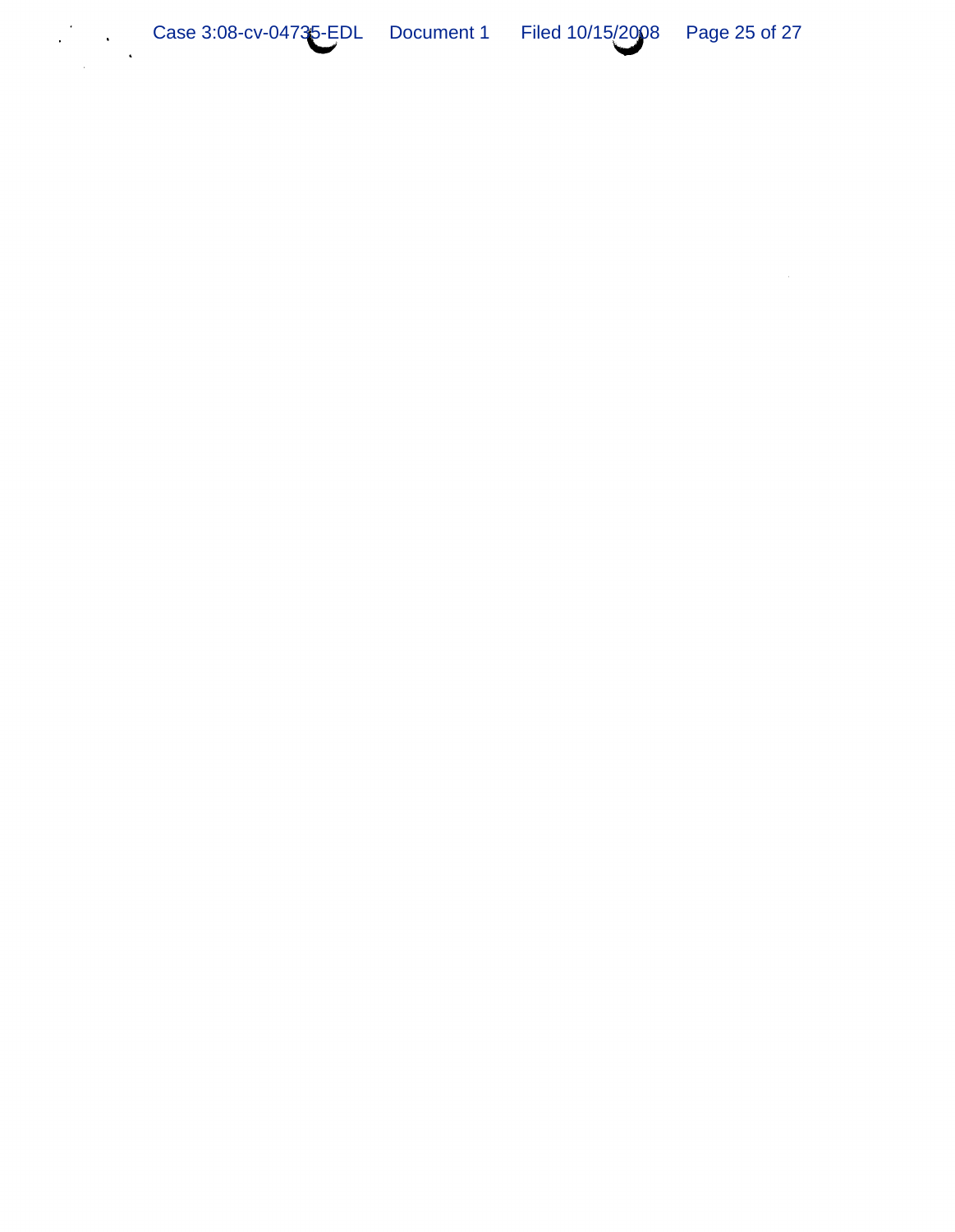Page 26 of 27

# Social Security Administration **Supplemental Security Income**

Notice of Reconsideration

**SOCIAL SECURITY** 601 ALLERTON ST 2ND FL REDWOOD CITY, CA 94063 Claim Number: Redacted December 11, 2007 026

**ROSA MARTINEZ** 334 REDWOOD AVE APT<sub>5</sub> REDWOOD CITY CA 94061-3044

### Dear ROSA MARTINEZ

Reconsideration Filed: December 11, 2007

You have requested that Social Security reinstate your Supplemental Security Income payments, but you have not provided the documentation needed. Social Security records indicate that Miami Dade Police Department in Doral Florida has a warrant for your arrest and the crime that the warrant was issued for is a felony. In order for Social Security to reinstate your benefits you must provide an original document which lists The Warrant Number, The issuing agency/county, and the date the warrant was rescinded or satisfied. If you believe the warrant was issued in error, Social Security must have an original document that states the warrant was issued in error and does not pertain to you at all. It must state the date the warrant was rescinded. This is the only way this case can be resolved.

## If You Disagree With The Decision

If you disagree with this decision, you have the right to request a hearing. A person who has not seen your case before will look at it. That person is an Administrative Law Judge (ALJ). The ALJ will review your case again and look at any new facts you have before deciding your case.

- You have 60 days to ask for a hearing.
- The 60 days start the day after you receive this letter. We assume you got this letter 5 days after the date on it unless you show us that you did not get it within the 5-day period.
- You must have a good reason if you wait more than 60 days to ask for a hearing.